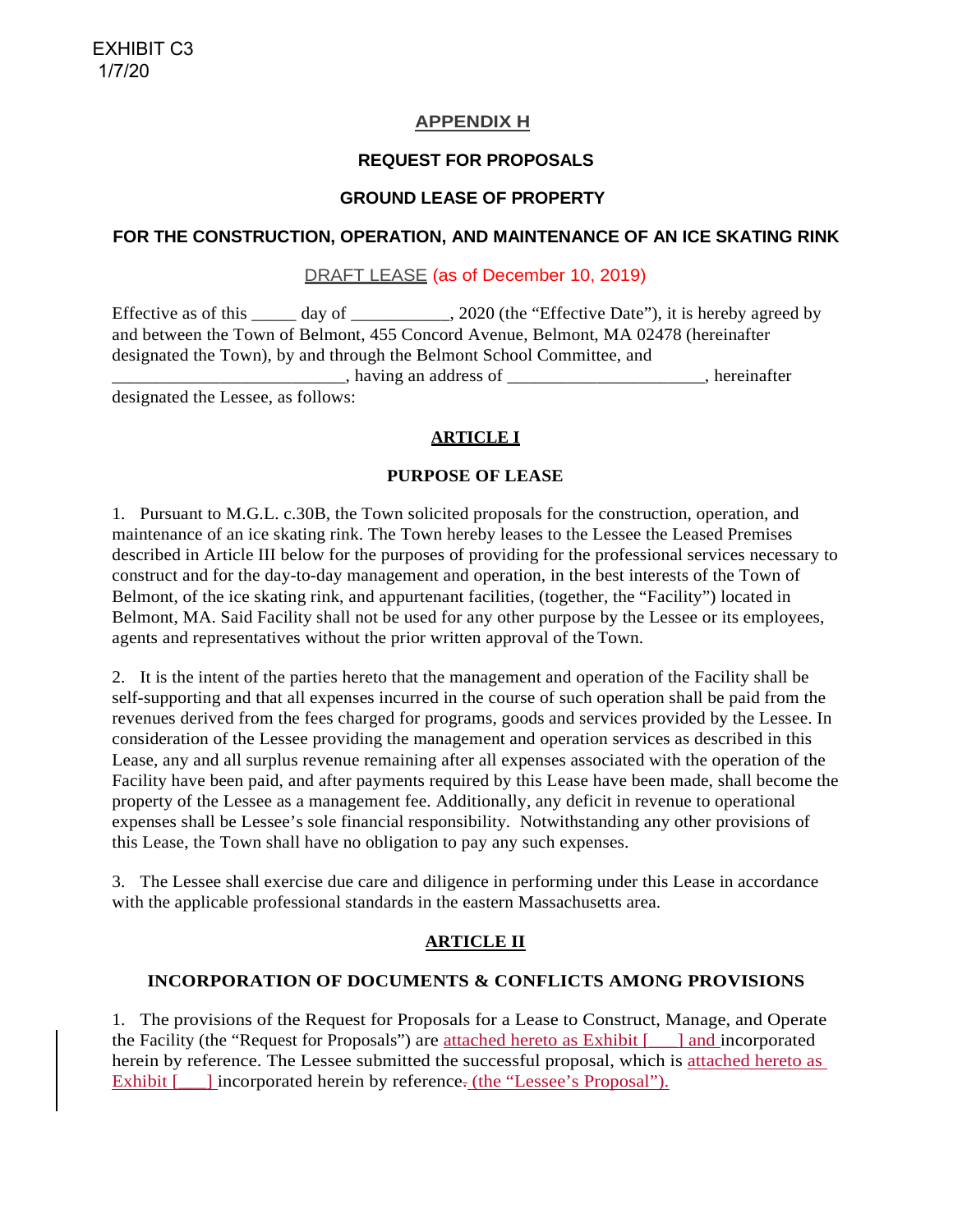2. In the event of any conflict among the following Lease documents (the "Documents"), the Documents shall be construed according to the following priorities:

| <b>Highest Priority:</b> | Amendments to Lease (if any)                  |
|--------------------------|-----------------------------------------------|
| Second Priority:         | Lease                                         |
| Third Priority:          | Addenda to the Request for Proposals (if any) |
| Fourth Priority:         | <b>Request for Proposals</b>                  |
| Fifth Priority:          | Lessee's Proposal.                            |

## **ARTICLE III**

### **LEASED PREMISES**

1. This Lease shall govern the construction, day-to-day management and operation of the Facility, located at [\_\_\_\_] Concord Avenue, Belmont, MA 02478. Said property upon which the Facility is to be constructed is identified on the plan attached hereto as Exhibit  $\lceil \quad \rceil$  (the "Plan") as  $\left[\frac{m}{2} \right]$  (the "Leased Premises" or the "Premises").

2. The Town shall have the right of access to and entry upon all portions of the Leased Premises with reasonable notice and at reasonable times. In the event of an emergency the Town will give such notice of such entry as is reasonable under the circumstances.

3. The Town shall deliver the Leased Premises to Lessee as of the Effective Date, in their "as is" condition, for the purpose of performing the Lessee's Work (as defined below).

# **ARTICLE IV**

## **TERM OF LEASE**

1. Pursuant to M.G.L. c.40, §3, the initial term of this Lease (as the same may be extended, the "Term") shall commence on the Substantial Completion Date (as defined below) (the "Commencement Date"), and shall expire on the day that is one day (plus any partial month) before the twentieth  $(20<sup>th</sup>)$  anniversary of the Commencement Date (as defined below) (the "Expiration" Date"). Upon the Town's request, Lessee shall execute and deliver an acknowledgment of the actual Substantial Completion Date and Expiration Date.

2. Lessee may, by written notice to the Town at least six (6) months prior to the expiration of the initialthen-current Term, request to extend the Term of this Lease. Upon such request, the Town shall have the sole-right in its sole discretion, upon at least ninety (90) days prior written notice, to exercise its discretion to extend the Term of this Lease for on two (2) occasions to extend the Term of this Lease for an additional five (5)-year terms,term (each, an "Option Term"). [**NTD: Pending Select Board input**.]

3. All agreements, subleases (regardless of tier), contracts, licenses, concessions, occupancy agreements, management agreements, service agreements, and the like, relating to the operation, maintenance, construction, use or any other aspect of the Facility (collectively, "Contracts") shall be in writing and shall expressly state that the Contract shall automatically terminate if this Lease expires or terminates for any reason, unless before such termination or expiration, the Town elects in writing by notice to the Lessee to assume such Contract as successor-in-interest to Lessee, on behalf of the Town or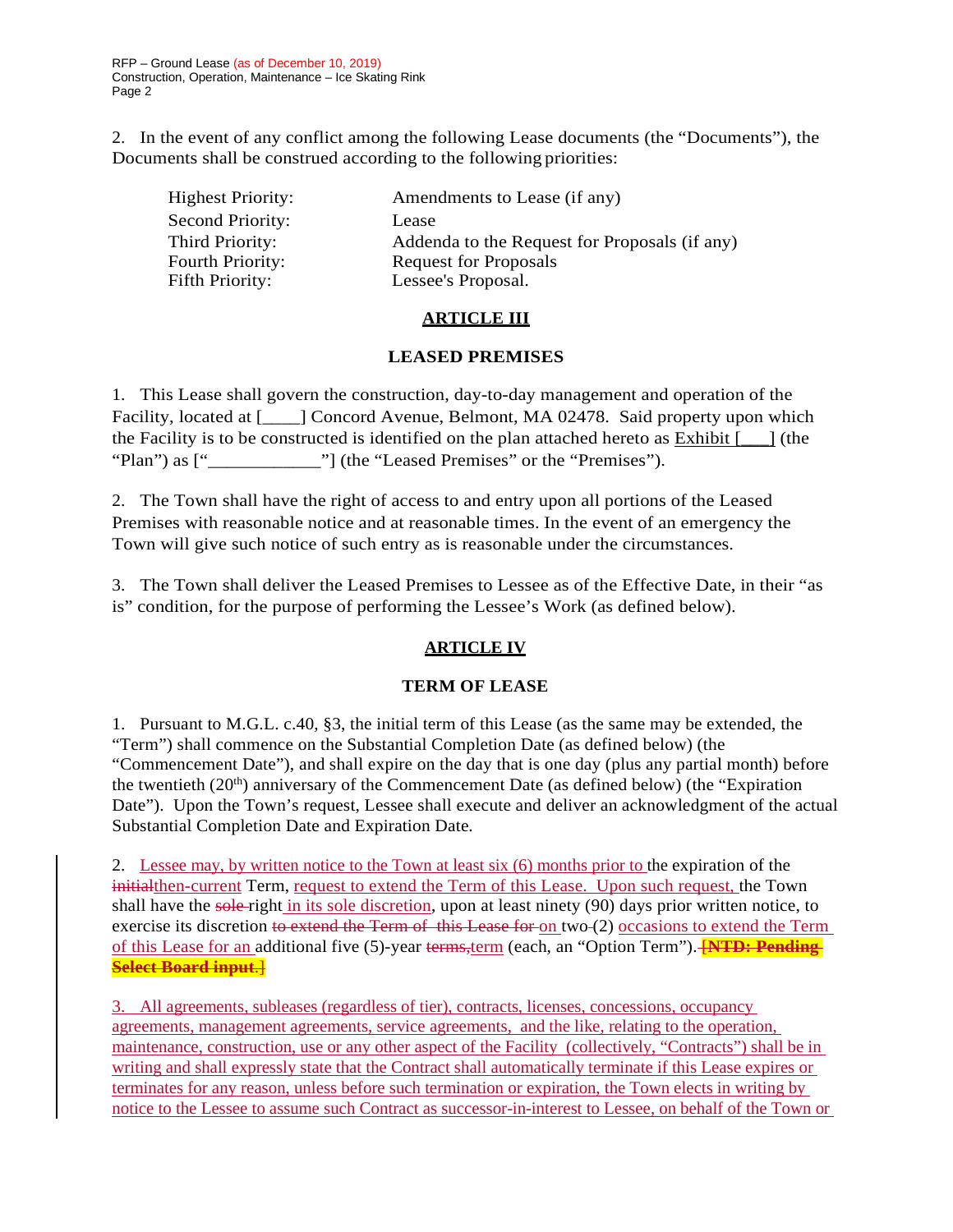RFP – Ground Lease (as of December 10, 2019) Construction, Operation, Maintenance – Ice Skating Rink Page 3

a successor designated in writing by the Town, in which case the contracting party under such Contract shall continue perform its duties under such Contract and recognize the Town (or such successor) as a valid party to the Contract. Any Contract without such language shall be void. If the Town or a successor designated by the Town elects to assume any such Contract, neither the Town nor the successor shall have any liability under the Contract for any default by the Lessee under the Contract occurring before the Town (or the successor) elected to assume such Contract. The Lessee shall promptly provide to the Town true, complete copies of all such Contracts.

## **ARTICLE V**

### **INSURANCE**

1. From and after the Effective Date, Lessee will take out and maintain during the Term following insurance with companies and in forms and with deductibles reasonably acceptable to the Town and in adequate amounts as shall protect it, performing work covered by this Lease and the Town of Belmont and their boards, commissions, committees, employees, agents, officers, officials, and assigns from all claims and liability for damages for bodily injury, including accidental death, and for property damage, which may arise from operations under this Lease.

- 2. Except as otherwise stated, the amounts of such insurance shall be for each policy, not less than:
	- A. Workers' Compensation Insurance: as required by the laws of Massachusetts and Employer's Liability Insurance: not less than \$500,000/\$500,000/\$500,000.
	- B. Commercial General Liability Insurance: Written on an occurrence basis including personal injury liability coverage, products - completed operations coverage, premises operations liability coverage, contractor's protective liability and contractual liability insurance, coverage; not less than \$1,000,000 per occurrence and not less than \$3,000,000 aggregate limit. Extraterritorial and guest clause shall be included.
	- C. Contractor's Operation and Professional Services Environmental Liability Insurance: combined single limit not less than \$3,000,000.
	- D. Automobile Liability Insurance: Combined Single Limit not less than \$1,000,000 covering all leased, owned, hired and non-owed vehicles.
	- E. Excess Liability Insurance: Umbrella Form, not less than \$5,000,000 each occurrence and \$5,000,000 aggregate limit. Excess liability insurance, umbrella form shall be following form, which shall provide coverage over Commercial General Liability Insurance, Employer's Liability Insurance under Workers' Compensation Insurance, Contractor's Operations and Professional Services Environmental Liability Insurance, and Automobile Liability Insurance.

3. The Town of Belmont shall be named as an additional insured on each such policy of Commercial General Liability Insurance, Excess Liability Insurance, Umbrella Form, and Automobile Liability Insurance.

4. Lessee shall provide the Town with evidence of such insurance within five (5) days of the Town's written demand therefor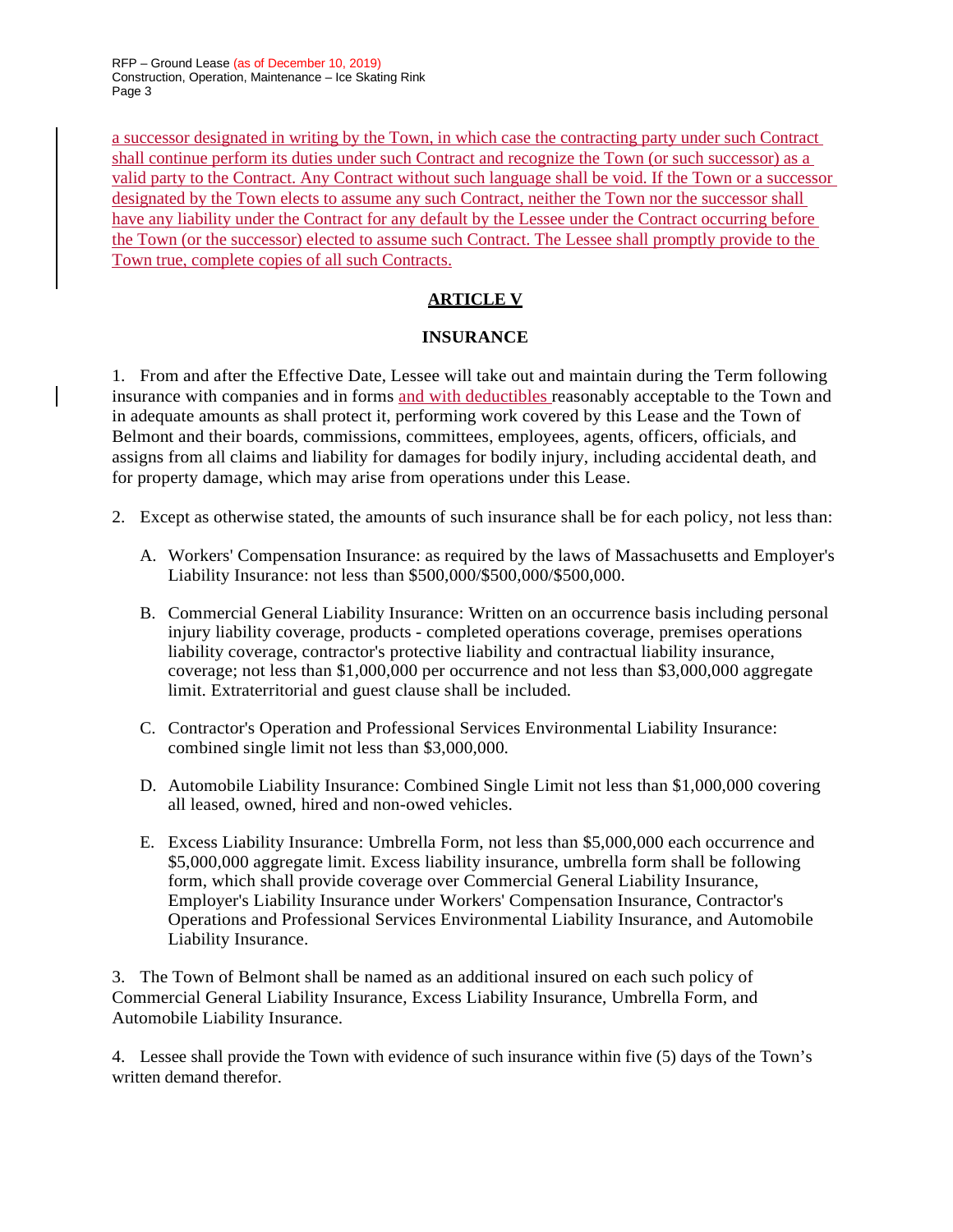5. Failure to provide and continue in force such insurance as aforesaid shall be deemed a material breach of this Lease and shall operate as a default hereunder.

6. All certificates and policies of insurance required hereunder shall contain the following provision:

"Notwithstanding any other provision herein, should any of the above policies be cancelled or materially amended before the expiration date thereof, the issuing company shall mail thereby 30 days prior written notice thereof to the named certificate holder and to the Superintendent of Schools, Belmont School Administration Building, 644 Pleasant Street, Belmont, MA 02478, before such cancellation or amendment shall take place."

7. Certificates evidencing such insurance in five (5) copies shall be furnished to the Town at the execution of this Lease. Such certificates shall not merely name the types of policy provided, but shall specifically refer to this Lease and shall state that such insurance is as required by this Lease. The Lessee shall make no claims against the Town of Belmont or its officers or employees for any injury to any of its officers or employees or for damage to its equipment arising out of work contemplated by this Lease.

8. The Lessee shall also be required to provide to the Town of Belmont endorsements or riders to the policies of commercial general liability insurance, automobile liability insurance, and excess umbrella liability insurance, umbrella form, which indicate that the Town of Belmont is named as an additional insured on each such policy.

# **ARTICLE VI**

# **INDEMNIFICATION**

1. The Lessee shall compensate the Town of Belmont for all damage to Town property of any nature arising out of the Lessee's performance under the Lease from and after the Effective Date. To the fullest extent permitted by law, the Lessee shall indemnify, defend, and hold harmless the Town of Belmont and all of its officers, employees, boards, commissions, committees, agents and representatives from and against all claims, causes of action, suits, costs, damages, and liability of any kind which arise out of the breach by the Lessee of its obligations under this Lease, or the act or omission of the Lessee, visitors to the Facility, including, without limitation, players, skaters, coaches, officials, instructors, volunteers, parents, and spectators, Lessee's contractors or subcontractors, or their officers, directors, employees, agents or representatives or anyone directly or indirectly employed by them, or anyone for whose acts or omissions they may be liable, regarding the work to be performed by the Lessee under the Lease, or which arise out of the violation of any federal, Massachusetts or Town of Belmont statute, by-law, rule, regulation, order or directive, or which relate to personal injury or property damage suffered by the Lessee or any of its officers or employees regarding the subject matter of this Lease. Said costs shall include, without limitation, reasonable legal costs, collection fees, and counsel fees incurred in defending any claim or suit that may be brought against the Town and any judgment that may be obtained in any such claim, cause of action or suit.

2. Neither the Town of Belmont, nor its officers, employees, boards, committees, commissions, agents and representatives shall be under any personal obligation or incur any personal liability by reason of this Lease, the execution thereof or anything relating thereto which arises out of the breach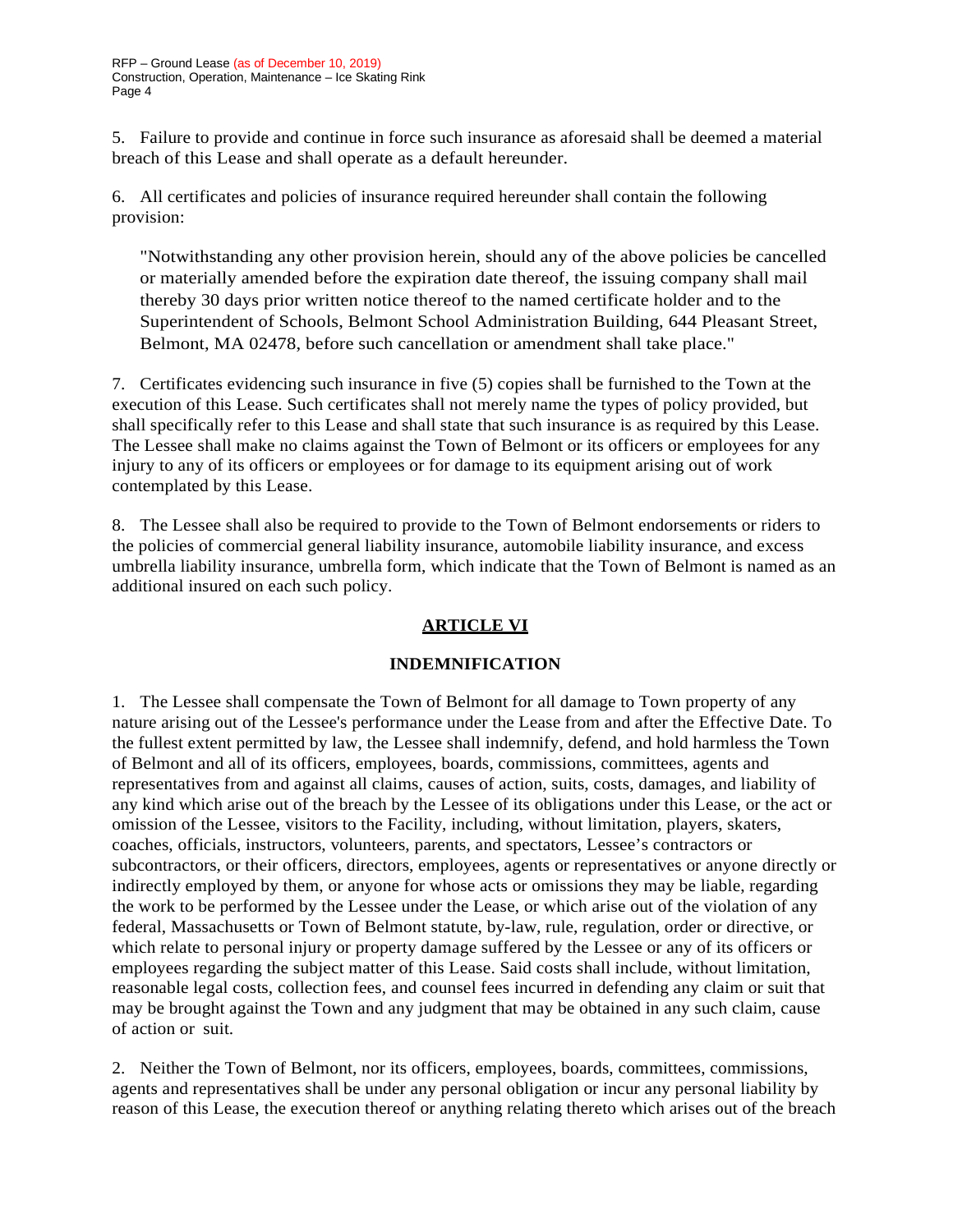RFP – Ground Lease (as of December 10, 2019) Construction, Operation, Maintenance – Ice Skating Rink Page 5

or violation of any provision of this Lease, or the violation of any Federal, Massachusetts or Town of Belmont statute, by-law, rule, regulation, order or directive, or which relates to personal injury or property damage suffered by the Lessee or its employees, regarding the subject matter of this Lease.

### **ARTICLE VII**

#### **THE LESSEE'S DUTIES**

- 1. Construction of the Facility.
	- A. Lessee and the Town shall develop a mutually agreeable design and construction schedule for the construction of the Facility, consistent with Lessee's Proposal. The Town shall have the right, in its reasonable discretion, to withhold its approval of any such plans to the extent inconsistent with Lessee's Proposal. Failure by the Town to disapprove any submission or resubmission of the draft plans within thirty (30) days after submission or any resubmission shall constitute approval thereof.disapproval thereof, and the Town shall provide a statement of the reasons therefor within a reasonable time thereafter. Any disapproval shall be accompanied by a specific statement of the reasons therefor. Upon any disapproval, Lessee shall resubmit such corrected draft plans within ten (10) days of the Town's disapproval. Such process shall continue until the Town shall have approved Lessee's plans for the construction of the Facility (the "Approved Plans").
	- B. Lessee shall diligentlyWithin ninety (90) days of receipt of all Permits (as defined below), Lessee shall commence work to construct the Facility, at its sole cost and expense, pursuant to such Approved Plans ("Lessee's Work"). All of Lessee's Work shall be performed diligently, in a good and workmanlike manner, and in accordance with all applicable present and future laws, ordinances, by-laws, orders, rules, and regulations, using and requirements of all federal, state and municipal governments, departments, boards and officers, which may be applicable to the Leased Premises or Facility or to the use or construction of the same by Lessee or any of its agents, contractors, servants, employees, subtenants, occupants, guests, licensees, operators, or invitees ("Applicable Laws"). Lessee's Work shall be performed by contractors approved by the Town in its reasonable discretion. All, and all such contractors shall be required to carry the insurance required of Lessee in Article V, above. Lessee shall be responsible for obtaining allnecessary permits and approvals for the Lessee's Work, and for obtaining all necessary approvals and sign-offs following the completion of Lessee's Work.
	- C. Lessee shall be responsible for obtaining, at its sole cost and expense, all necessary permits and approvals for the Lessee's Work as required by Applicable Laws (collectively, "Permits"), and for obtaining all necessary approvals and sign-offs following the completion of Lessee's Work, as required by Applicable Laws. Lessee shall diligently pursue all such Permits and approvals and sign-offs.
	- C.D. Lessee shall promptly pay the entire cost of all Lessee's Work so that the Leased Premises shall be free of liens for labor and materials.
	- D.E. The Lessee's Work shall be deemed "Substantially Complete" on the day as of which (i) Lessee's Work has been completed, except for items which can be completed after occupancy has been taken without causing unreasonable interference with Lessee's business operations at the Facility (i.e. so-called "punch list" items), (ii) Lessee has obtained from the Town of Belmont Office of Community Development such sign-offs on the Building Permit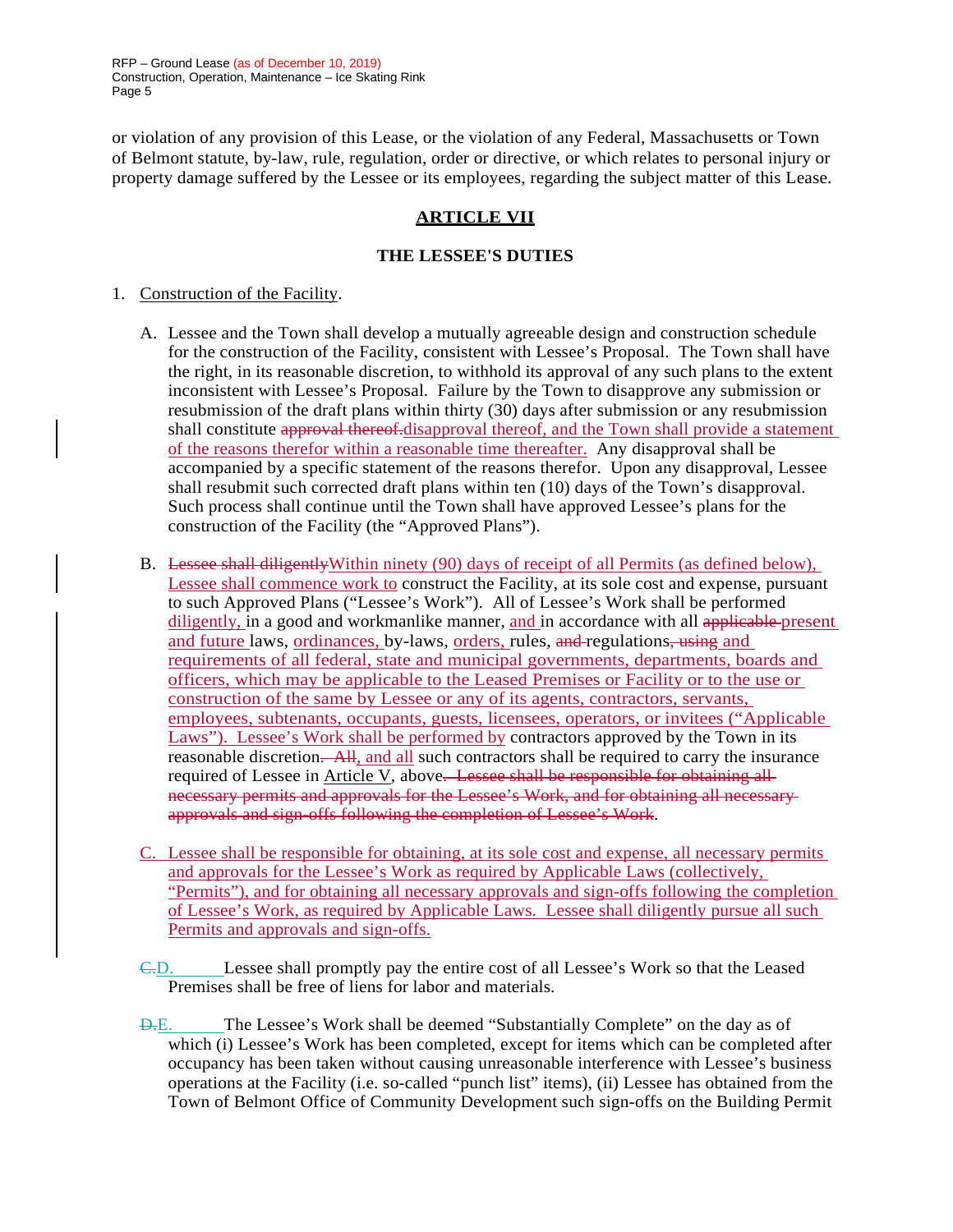for Lessee's Work as required by applicableApplicable Laws, and (iii) Lessee has delivered to the Town "as built" plans for the Facility, a permanent certificate of occupancy for the Facility, and proof of payment for all labor and materials in the form of a final statutory lien waiver from Lessee's contractor. Such date is hereinafter called the "Substantial Completion Date."

- E.F. From and after the Commencement Date until the Substantial Completion Date (the "Construction Period") Lessee shall pay to the Town, on the first day of each month during the Construction Period, monthly rent in the amount of Five Thousand Dollars (\$5,000.00) (as the same may be increased pursuant to the terms of this Lease, "Construction Rent"), prorated for any partial month during the Construction Period. If the Lessee's Work is not Substantially Complete on the date that is fifteen (15) months immediately after the date the Town approves of the Approved Plans (the "Estimated Substantial Completion Date"), then for each month during the Construction Period from and after the Estimated Substantial Completion Date, the Construction Rent shall automatically increase by five percent (5%) every month until the Substantial Completion Date.
- F.G. Lessee shall have no right to operate the Facility or conduct any business at the Facility until the Substantial Completion Date.

2. Program and Staffing. The Lessee shall provide all aspects of management and operation services, as provided in the Request for Proposals, and the Lessee's proposal to the Town of Belmont dated  $\frac{1}{\sqrt{1-\frac{1}{\sqrt{1-\frac{1}{\sqrt{1-\frac{1}{\sqrt{1-\frac{1}{\sqrt{1-\frac{1}{\sqrt{1-\frac{1}{\sqrt{1-\frac{1}{\sqrt{1-\frac{1}{\sqrt{1-\frac{1}{\sqrt{1-\frac{1}{\sqrt{1-\frac{1}{\sqrt{1-\frac{1}{\sqrt{1-\frac{1}{\sqrt{1-\frac{1}{\sqrt{1-\frac{1}{\sqrt{1-\frac{1}{\sqrt{1-\frac{1}{\sqrt{1-\frac{1}{\sqrt{1-\frac{1}{\sqrt{1-\frac{1}{\sqrt{1-\frac{1}{\sqrt{1-\frac{1}{\sqrt{1-\frac{1}{\sqrt$ "Proposal"), Proposal, to ensure operation of the Facility so as to maximize the production of revenues while at the same time ensuring the continuation of a well-balanced recreational program in a well maintained and safe environment. Such services shall include, without limitation, the following:

- A. Facility Programming and Fees.
	- 1. The Lessee shall develop a program designed to maximize the use of the Facility on a year-round basis. Such program shall include: (i) the rental and scheduling of ice time for ice skating school lessons for various levels of proficiency, (ii) the rental of ice time to schools, organizations, leagues and other private parties for hockey or recreational skating, and (iii) the provision of public skating periods at which time residents of Belmont may utilize the skating rink Facility for a nominal charge. Any agreement for rental or scheduling of ice time for a term exceeding six (6) months shall be subject to the prior written approval of the Town.
	- 2. The Lessee may charge reasonable fees for such programs, subject to the approval of the Belmont School Committee, to cover or exceed the costs of operation and maintenance of the facilities. The Lease Oversight Committee ("Committee") may review the program and fees at any time, and shall review them at least annually, to ensure compliance with the terms and intent of this Lease. In the first year of the Term of this Lease, "primetime" hourly rental rates may not exceed [\_\_\_\_] dollars for a fifty (50) minute hour and [11] dollars for a sixty (60) minute hour. Any request for an increase in a rate or a fee for a subsequent year of the Lease Term will be reviewed by the Committee. The Committee's review shall include consideration of then current costs and projected costs for the year in question. The decision whether to approve a rate increase or a fee increase shall be made by the Belmont School Committee.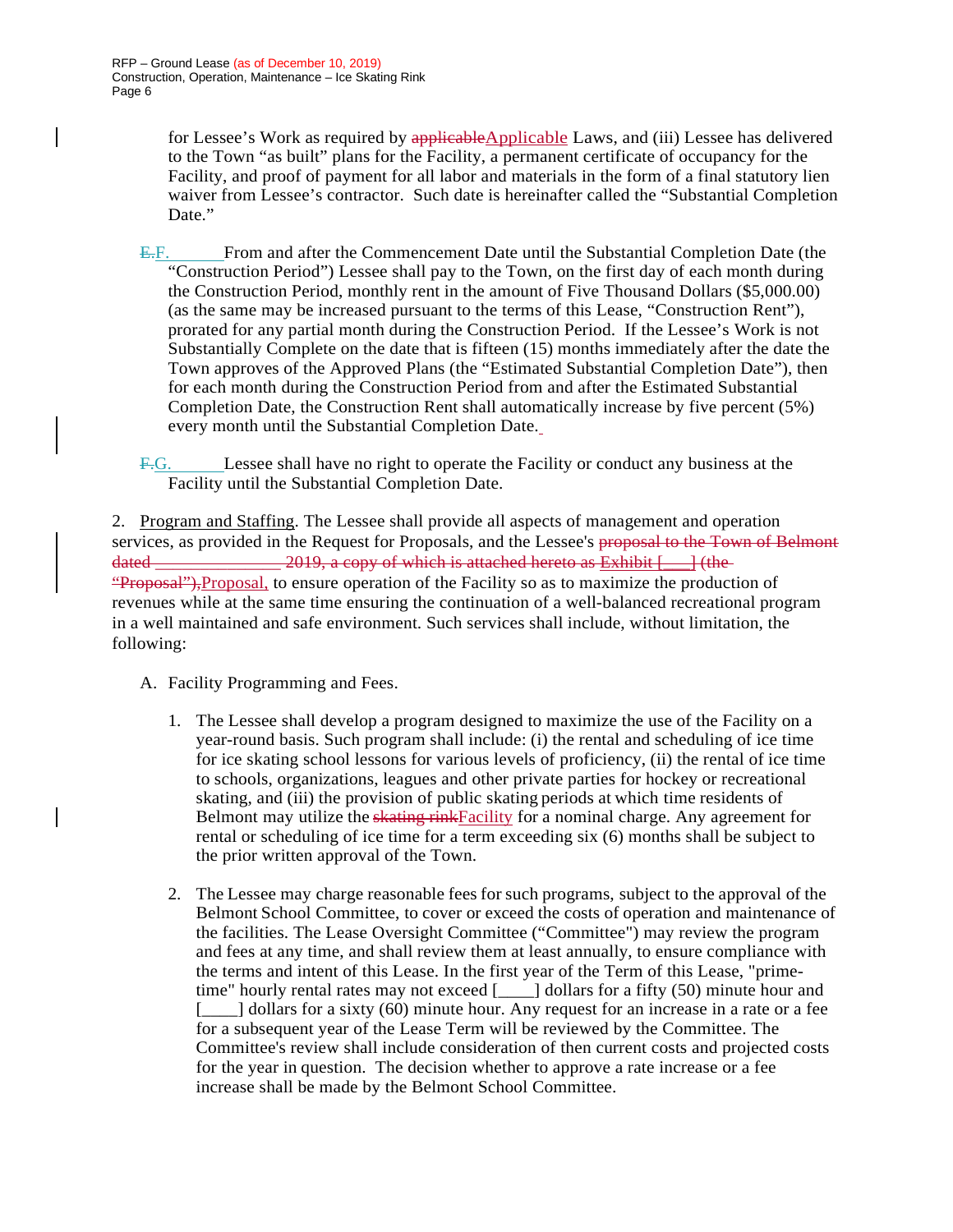- 3. Non-prime time hourly rental rates for the first year of any Lease shall be utilized whenever possible for the following groups; Belmont High School Hockey Teams, Belmont Youth Hockey, and public skating.
- 4. Throughout the Term of this Lease and any extension or renewal thereof non-prime time hourly rates shall not exceed prime time hourly rates.
- 5. Any violation of such terms and intent shall constitute a default under this Lease, and shall be cured by the Lessee promptly after written notice from the Belmont School Committee.

#### B. Staff.

- 1. The Lessee shall hire and supervise all full and part-time staff, including but not limited to skating instructors, maintenance personnel with a basic knowledge of operation and maintenance of ice making and mechanical equipment, snack bar and pro shop operators, and clerical and financial staff. The Lessee shall be responsible for the supervision and scheduling of its employees and for the preparation and payment of the payroll for all such employees, including without limitation wages and benefits of employees.
- 2. The Lessee shall be responsible for ensuring that all employees are of good character and further shall undertake all lawful means to ensure that no employee has a criminal record which is inconsistent with his/her responsibilities as an employee of the Lessee.
- 3. The Town shall have the right to conduct a check of the Criminal Offender Record Information (CORI) maintained by the Massachusetts Criminal History Systems Board, and the Sex Offender Record Information' (SORI) maintained by the Massachusetts Sex Offender Registry Board, for any officer or employee of the Lessee or of a subcontractor of the Lessee who may be at the Arena. Notwithstanding any other provision of this Lease, the Town may refuse to allow any such employee to work in the Arena if the Town, in its sole discretion, determines that such employee is not suitable for work on the project based upon the results of such CORI or SORI. The Town will keep such information in a confidential file.
- 4. The Lessee shall identify in writing all supervisory personnel who shall be assigned to the operation and maintenance of the Premises, including for each person the name, job title and work schedule. There shall be no material change to these personnel assignments without the prior written consent of the Town.
- 5. Any provision in any employment agreement, written or oral, between Lessee and its employees or independent contractors restricting such party's ability to continue to work at the Facility in any capacity upon the assignment, expiration, or termination of the Lease, sublease of the Leased Premises, or any other change in circumstances unrelated to the qualifications or job performance of such employee or independent contractor, shall be void.
- C. The Lessee shall provide services under this Lease as an independent contractor with the Town of Belmont and not as an employee of the Town of Belmont. The Lessee and its employees shall not be entitled to receive any benefits of employment with the Town of Belmont, including without limitation salary, overtime, vacation pay, holiday pay, health insurance, life insurance, pension or deferred compensation.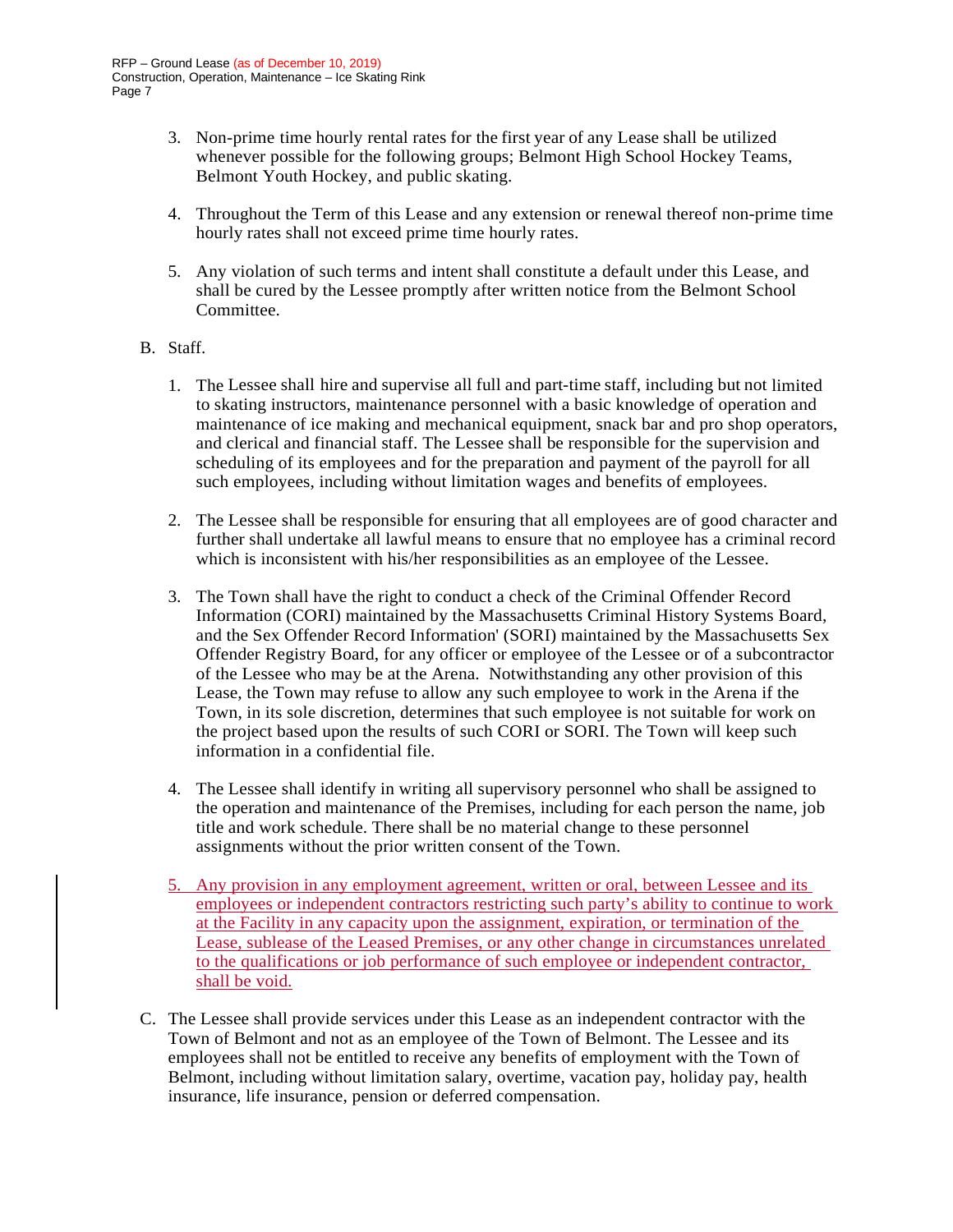- D. The Lessee may operate the Facility and set any hours of operation, which are acceptable to the Town and which comply with all applicable laws, regulations and Town of Belmont By-Laws.Applicable Laws. However, the Facility shall at least operate between the hours of 7:00 A.M. and 10:00 P.M., seven (7) days a week, from September through April, excluding federal holidays. These minimum hours of operation may only be reduced or altered with the express prior written permission of the Town.
- E. The Lessee shall adhere to the following certain initial scheduling requirements for the first Season (or partial Season) of the Term, as provided in the "Initial Schedule" attached hereto as Exhibit [\_\_\_]. As used herein, the term "Season" shall mean each period from the last week of November until the third Monday of March during the Term. Following such initial Season (or partial Season), [the Town shall have a right of first refusal upon certain daily blocks of time, to be selected at least <u>—ninety</u> (90) days prior to the start of each Season<del>][NTD: Procedure for ROFO to be determined.]</del> The hours set forth in the Initial Schedule and any subsequent schedule may not be reduced or altered without the express prior written permission of the Town. Any change in such schedule shall require the prior approval of the Select Board or its designee.
- F. The Lessee shall ensure that all visitors to the Facility, including, without limitation, players, skaters, coaches, officials, instructors, volunteers, parents, and spectators, shall be treated with respect and shall be able to enjoy the Facility without fear for personal safety or intimidation.
- G. The Lessee shall meet with the Committee on at least a semi-annual basis for the purpose of review of the foregoing priorities and shall provide the Committee with all reports and information necessary for the Committee to perform its oversight responsibility.
- H. The Town shall conduct a review of the Lessee's performance after the first  $(1<sup>st</sup>)$  anniversary of the Commencement Date. If in the sole determination of the Town, the Lessee has failed to provide services satisfactory to the Town, such failure shall constitute a default under this Lease, and the Town shall promptly notify Lessee of such failure in writing, including a statement of the reasons such services are unsatisfactory, whereupon Lessee shall cure such default within ten (10) days of such notice, or such longer period as may be reasonably necessary given the nature of such default and provided Lessee commences such cure within such ten (10) day period and diligently prosecutes the same to completion. If Lessee fails to cure such default as provided in the immediately foregoing sentence, Lessee shall be subject to a fine issued by the Town in the amount of [\$\_\_\_\_\_\_] in each such instance.
- I. In addition, all items set forth in the Lessee's Management and Financial Plan, included with the Lessee's Proposal, which are not set forth in this Lease are incorporated herein by reference.
- J. Lessee may not hold more than one (1) Large Event every quarter during the Term. As used herein a "Large Event" shall mean any event, other than a Belmont High School Hockey Team home gamegame or an event held or sponsored by the Town of Belmont Recreation or School Departments, where Lessee reasonably anticipates the seating capacity of the Facility to be at or above ninety percent (90%).
- 3. Maintenance of the Premises and Facility.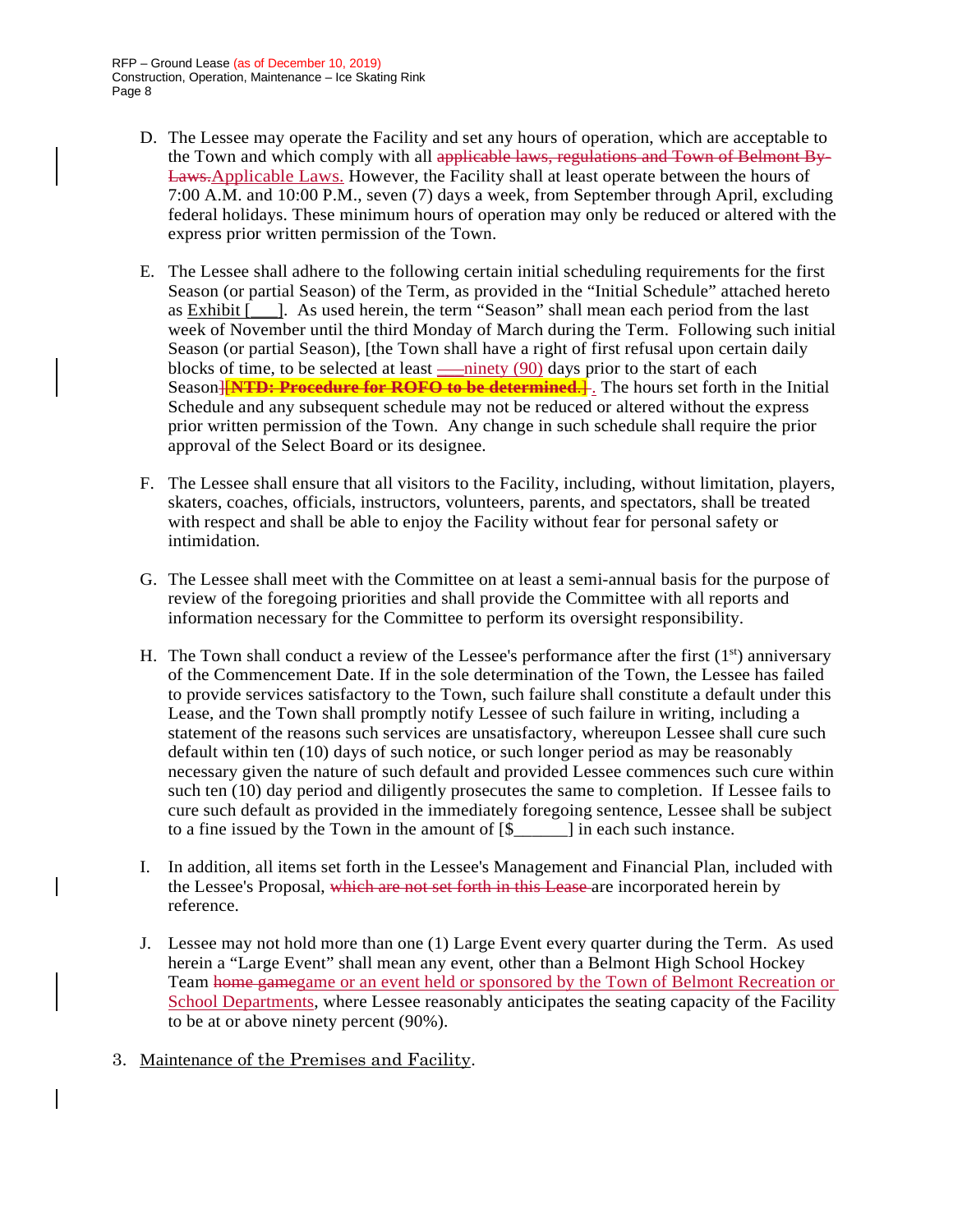- A. Damage by fireLessee acknowledges and unavoidable casualty excepted, agrees that except as expressly provided in this Lease, Lessee shall be solely responsible for the maintenance, repair, and replacement of the Leased Premises and Facility to ensure the same are in a slightly and safe condition and in compliance with Applicable Laws.
- B. Lessee shall, at its expense, keep the Leased Premises and the Facility and the equipment therein clean, neat and in good order, repair and condition including the replacement of building systems within the Facility when necessary. Except when damaged by fire or othercasualty, the Lessee shall keep all glass, including that in windows, doors and skylights, clean and in good condition, and shall replace any glass which may be damaged or broken with glass of the same quality.
- C. The Lessee shall, at its expense, keep the exterior grounds of the Leased Premises, including all parking areas, walkways and entrance areas, and all landscaping, in clean, neat and wellmaintained condition. The Town at its expense will remove all snow and ice from the exterior of the Leased Premises, including but not limited to, all of the parking areas, driveways, truck ways, delivery passages and common truck areas, but excluding sidewalk and entrance areas. Once snow and ice have been removed by the Town, the Lessee agrees to maintain such areas in a condition which will assure safe public access to the Facility and shall immediately treat any ice areas with sand or de-icing agents so as to maintain safe access. The Lessee shall remove all snow and ice from the walkways and entrance areas. The Lessee agrees to save the Town harmless from and indemnify the Town against any and all claims, injuries, losses or damages of whatever nature caused by or resulting from or claimed to have been caused by or to have resulted from the Lessee's failure to maintain such safe access.
- D. The Lessee shall employ staff who are trained in the basics of ice making and knowledgeable about the daily maintenance of the mechanical equipment involved in the ice making process. The Lessee may, in addition, enter into a contract with an outside company for the periodic maintenance and servicing of all refrigeration and mechanical systems.
- E. The Lessee shall store all trash and refuse within the Facility and shall attend to the daily disposal thereof in the manner designated by the Town, shall keep all drains inside the Facility clean; shall service and deliver goods and merchandise only in the manner and areas designated by the Town; and shall conform to all reasonable regulations which the Town may make in the management and use of the Facility, requiring such conformance by the Lessee's employees.
- F. The Lessee shall make all repairs, alterations, additions, capital improvements, or replacements to the Leased Premises and Facility, required by law or by-law, or any order or regulation of any public authority, because of the Lessee's use thereof.

The Lessee shall keep the Facility equipped with all safety appliances so required for any such use; and shall comply with the orders and regulations of all governmental authorities, except in the event that the regulation shall be contested by the Lessee in good faith and by an appropriate legal proceeding, but only if the Lessee first provides financial assurance acceptable to the Town to cover any loss, cost or expense which may be incurred by either the Town or the Lessee on account thereof.

G. The Lessee agrees to pay promptly when due the entire cost of any work to the Leased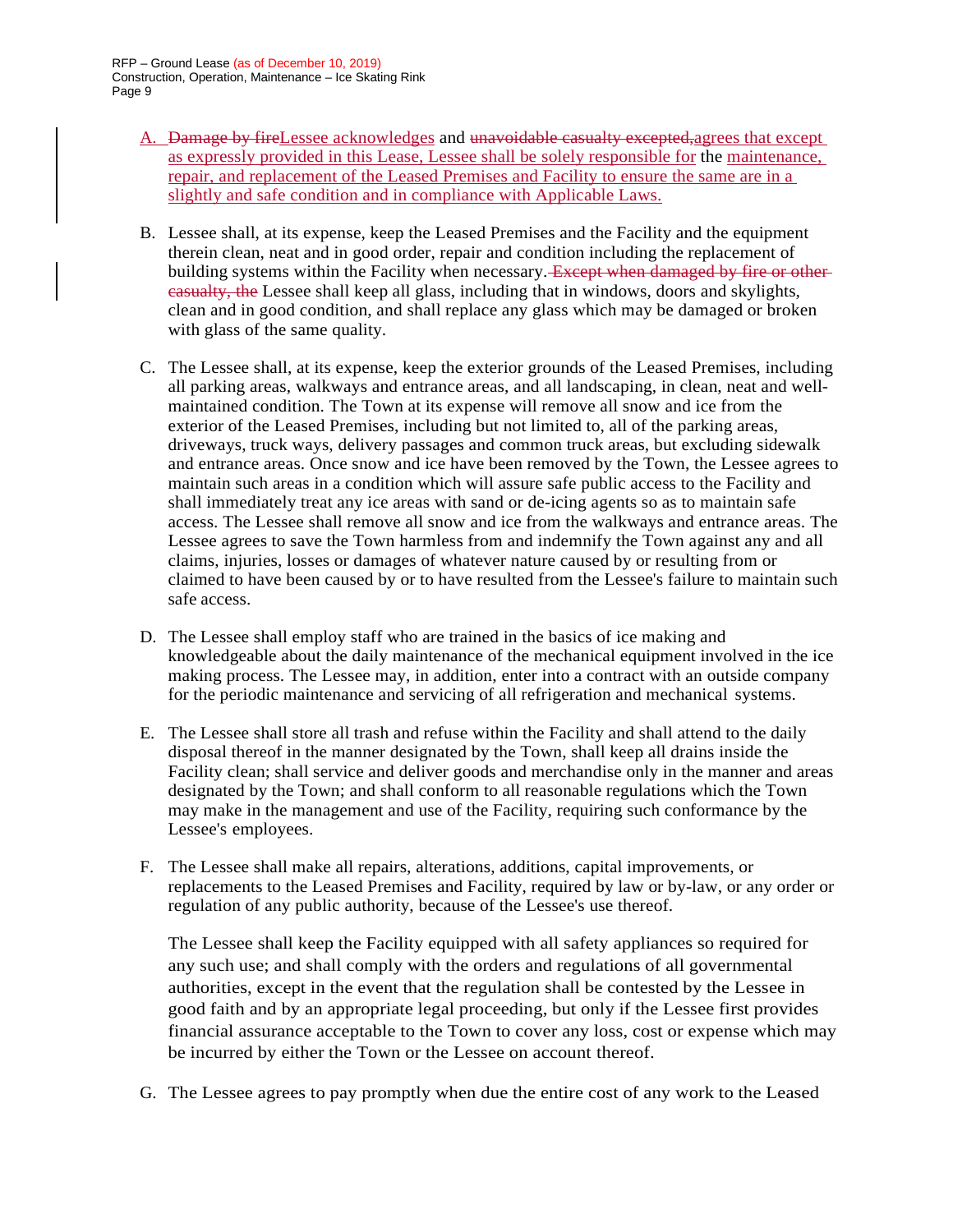Premises or Facility undertaken by the Lessee so that the Leased Premises shall at all times be free of liens for labor and materials. The Lessee also agrees to procure all necessary permits and approvals before undertaking such work and necessary approvals and sign-offs following completion of such work and to do all such work in a good and workmanlike manner, employing materials of good quality and complying with all governmental requirements and the Lessee further agrees to indemnify and hold harmless the Town from all injury, loss, damage, or claims to any person or property occasioned by or growing out of such work.

- H. The Lessee shall be responsible for all required permits.
- I. The Lessee is responsible for making repairs and completing all maintenance in a timely fashion.
- 4. Financial Responsibilities
	- A. Rent. From and after the Effective Date, Lessee shall pay to the Town monthly base rent in the following amounts, in advance on the first day of each month (or prorated for any partial month), without demand:

| During Construction Period:                                               | Construction Rent (as set forth in Section<br>VII.1.E, above) |
|---------------------------------------------------------------------------|---------------------------------------------------------------|
| Commencement Date to first<br>anniversary of Commencement Date:<br>Rent") |                                                               |

Base Rent shall increase by  $\frac{96}{100}$  To Be Negotiated%] on each anniversary of the Commencement Date during the Term.

Base Rent, Construction Rent, and any other amounts due and payable by Lessee to the Town hereunder ("Additional Rent") are hereinafter referred to as "Rent".

- B. The Lessee shall provide for all bookkeeping services and shall be responsible for the collection of all fees and the payment of all bills, charges and rates which by the terms of this Lease are to be paid by the Lessee, including the preparation and payment of any and all state and Federal taxes.
- C. The Lessee shall prepare an annual budget and shall submit the same to the Committee for review and comment at least one (1) month prior to the beginning of each year of the Term of this Lease. In this context "annual budget" shall mean a budget for the period from July 1 through the following June 30.

Said annual budget shall include revenue estimates from all sources, including without limitation rental, public skating events, concessions, snack bar, pro shop, skating schools, and special events; estimated operating costs, including without limitation repairs, maintenance, taxes, insurance, bonds, utilities, overhead and reserves; and payroll and employee costs.

On a semi-annual basis, the Lessee shall submit to the Committee a report which compares the annual budget to the actual costs which have been incurred and the actual revenue which has been generated. The Lessee shall submit said report no later than sixty (60) days after December 31 of each year and sixty (60) days after June 30 of each year.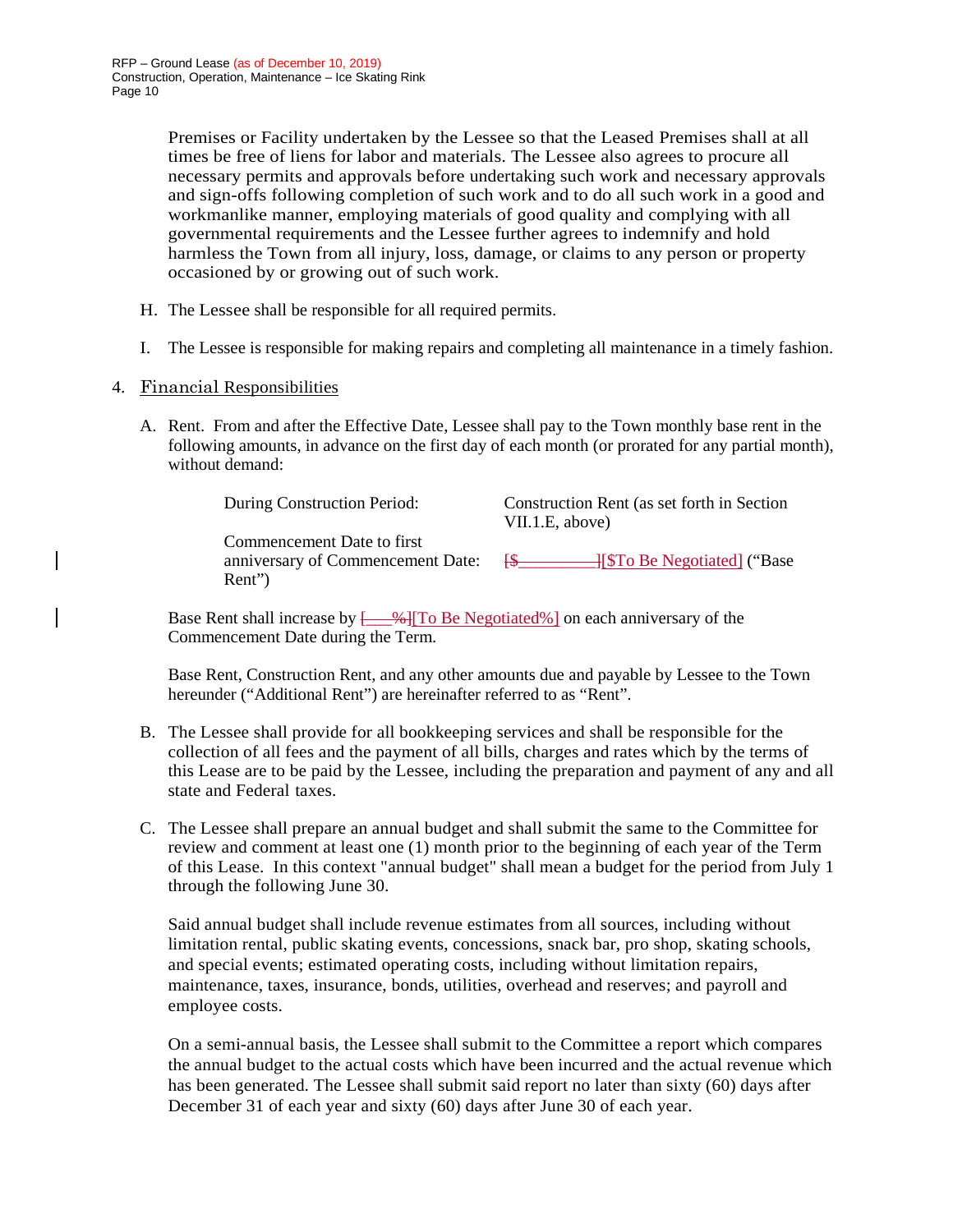- D. As part of Lessee's Proposal, Lessee has submitted to the Town a detailed financial plan for each of the first five (5) years of the Term of this Lease. At least one (1) month prior to the start of the third year of the Term of this Lease, the Lessee shall submit to the Town an updated financial plan for the third through the tenth year of the term of this Lease. At the start of any Option Term, the Lessee shall submit to the Town an updated financial plan for the duration of said Option Term.
- E. The Lessee shall cause to have an annual audit for the revenues and expenses of its operations to be prepared by a certified public accountant and shall provide to the Town by March 30th of each year of the Lease Term and any extension or renewal thereof a report on the operations of the Premises including, but not limited to, independently audited financial statements reflecting the prior year's operations, a complete revenue and expense budget for the fiscal year to begin the following July 1, regarding the skating school program, the ice time rental program, marketing, snack bar operations and pro shop operations, sales and inventories.

### 5. Snack Bar, Pro Shop, Related Facilities

- A. The Lessee shall have the option to operate a snack bar on the Premises for the benefit and convenience of the patrons thereof, or to enter into a subcontract for that operation. The Lessee shall be responsible for the maintenance and repairs of all fixtures, furniture, equipment and appliances utilized in such operation. Any subcontract pursuant to the foregoing sentence shall be subject to the express prior written approval of the Town. The Lessee shall obtain at its expense all licenses, permits and approvals which are required for the operation of such a snack bar.
- B. The Lessee shall have the option to operate a pro shop on the Premises or to enter into a subcontract for that operation. Any such pro shop shall provide services in support of the ice skating operation including, but not limited to servicing and repair of ice skating equipment and the sale or rental of ice skating and hockey equipment and apparel. Any subcontract pursuant to the foregoing sentence shall be subject to the prior express written approval of the Town. The Lessee shall be responsible for the maintenance and repair of said pro shop.
- C. The Lessee shall be responsible for the purchase and maintenance of adequate supplies and inventories to support the efficient operation of the snack bar and pro shop.

6. Equipment, Furniture and Fixtures. The Lessee shall have the right to install at its own expense such equipment and furniture it considers necessary or desirable, and all such equipment and furniture shall remain the property of the Lessee and shall be clearly labeled as property of the Lessee. The Lessee shall annually provide a list of such furniture and equipment to the Town. The Lessee shall keep all equipment, furniture and fixtures clean, neat and in good order, repair and condition. The Lessee shall be responsible for maintaining and repairing such equipment, furniture and fixtures. Upon the expiration of the Term or other termination of this Lease, the Lessee shall have the right to remove all such equipment and furniture provided that the Lessee shall do so without damage to the Leased Premises and if any damages result from such removal, the Lessee shall be liable to the Town for such damages and shall promptly pay the Town for such damages upon demand. Notwithstanding anything herein contained to the contrary, no equipment shall be placed upon the Leased Premises which will violate or breach any other provision of this Lease.

7. Duties at Expiration/Termination. At the conclusion of the Term of this Lease, or any earlier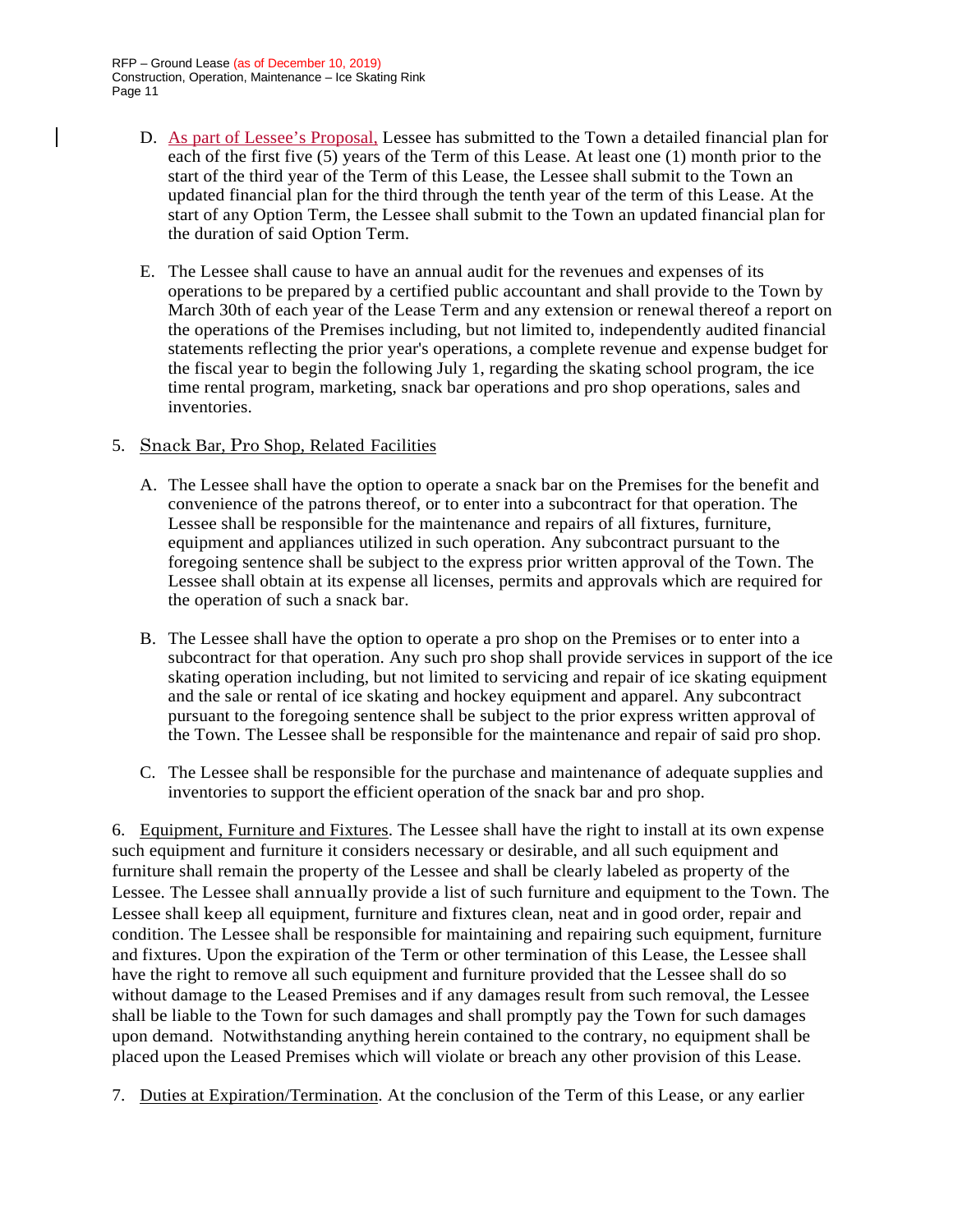termination thereof, the Lessee shall vacate and yield up the Leased Premises and all alterations, additions and improvements thereto and all fixtures, furnishings, floor coverings and equipment in the Leased Premises, including the Facility, which shall thereupon become the property of the Town, clean and in good repair, order and condition, and in at least as good condition as they were on the date of this Lease, or, if applicable, the date of their subsequent installation, whichever occurs later, reasonable wear and tear and damage by fire or unavoidable casualty excepted. If Lessee fails to vacate and yield up the Leased Premises in accordance with the requirements of this paragraph, Lessee's tenancy shall be deemed a tenancy at sufferance, such possession shall be subject to immediate termination by the Town at any time, and all of the other terms and provisions of this Lease shall be applicable during such holdover period, except that Lessee shall pay the Town from time to time, upon demand, as Base Rent for the holdover period, an amount each month (or partial month) equal to one hundred fifty percent (150%) of the Construction Rent last in effect, and in the CPI. the Construction Rent last in effect, as increased based on the increase (since the year such Construction Rent was last in effect) in the Consumer Price Index for all Urban Customers, U.S. City Average, all items (1982-84 = 100) as published by the U.S. Department of Labor, Bureau of Labor Statistics. All other payments (including payment of Additional Rent) shall continue under the terms of this Lease. In addition, if Lessee holds over for thirty (30) or more days following the expiration or earlier termination of this Lease, Lessee shall be liable for all damages incurred by the Town as a result of such holding over. No holding over by Lessee, whether with or without consent of the Town, shall operate to extend this Lease except as otherwise expressly provided, and this paragraph shall not be construed as consent for Lessee to retain possession of the Leased Premises.

8. Access of Town for Inspection. The Lessee agrees to permit the Town, its employees or agents to examine and inspect the Leased Premises and Facility, and every part thereof, at reasonable times and after prior notice to the Lessee except in an emergency, to determine the conditions of the facilities and to assure compliance with the terms of this Lease. The Lessee shall provide a staff person to provide access to all areas of the Leased Premises and Facility and to answer any questions regarding the operation thereof.

#### 9. Negative Covenants.

- A. Except as expressly permitted in this Lease, the Lessee agrees not to assign or otherwise transfer its duties andobligations under this Lease without obtaining on each occasion the express prior written approval of the Town.
- B. The Lessee agrees not to: (i) injure, overload, deface or otherwise harm the Leased Premises; not to(ii) commit any nuisance; not to(iii) permit the emission of any objectionable noise or odor;  $\frac{\text{not } \text{to}(iv)}{\text{perm}}$  the improper storage, handling, transportation or disposal of hazardous materials, not to; (v) burn any trash or refuse; not to sell(vi) permit the consumption, sale, display, distributedistribution, or give giving away of any alcoholic liquors or beverages at the Leased Premises or to be brought onto the Leased Premises-or tobe consumed therein; not to, except with the prior written consent of the Town in its sole discretion, and in any event only upon the receipt of all necessary government permits therefor, and with the staffing of adequate security, as determined by the Town in its sole discretion; (vii) make any use of the Leased Premises which is improper, offensive or contrary to any law or ordinance or which will invalidate or increase the cost of any of the Town's insurance not to; (viii) use any advertising medium which may constitute a nuisance, such as loudspeakers, sound amplifiers, phonographs or radio or television broadcasts in a manner to be heard outside the Leased Premises; not to  $(ix)$  do any act tending to injure the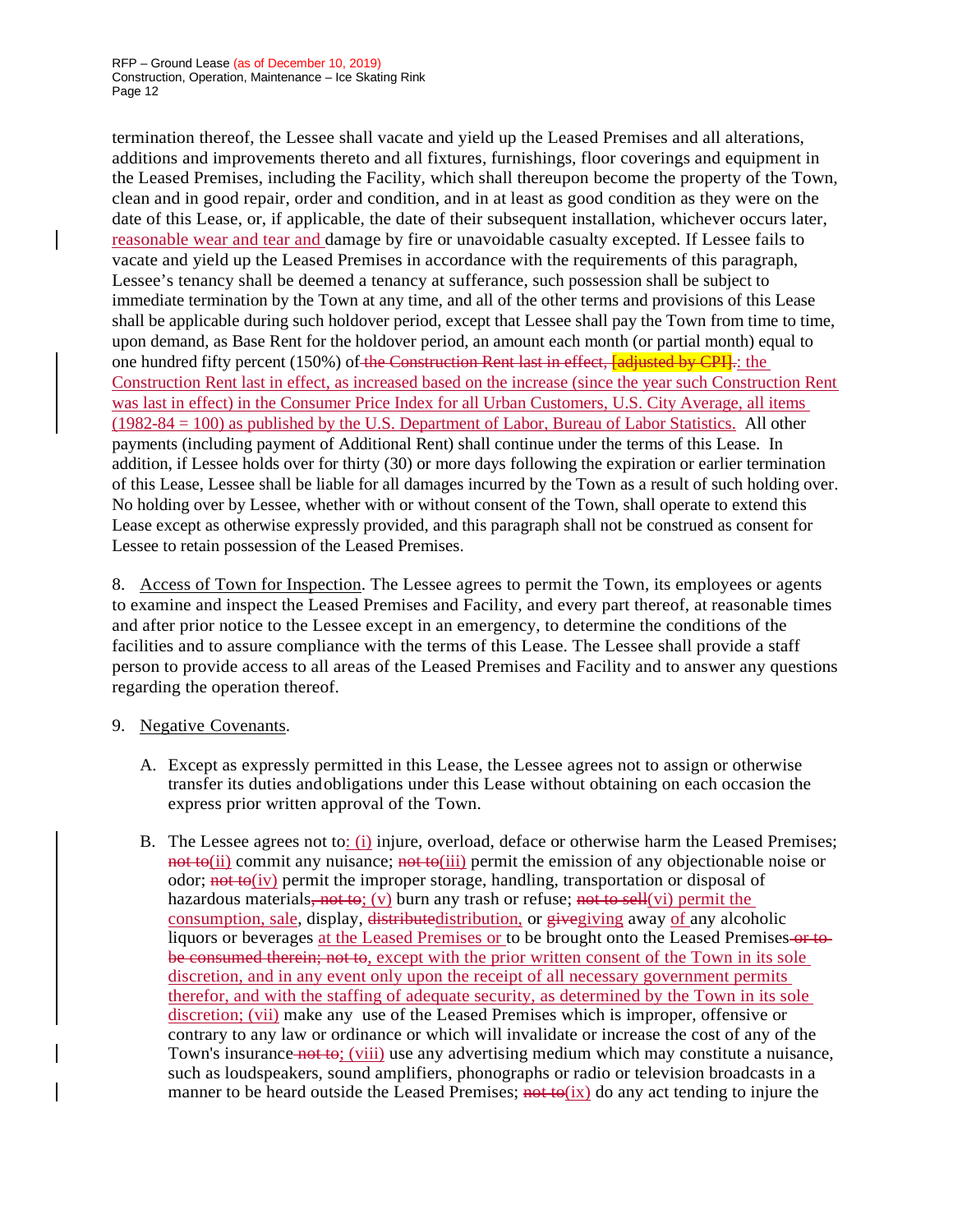reputation of the building or the Town; not toor  $(x)$  sell or display merchandise on, or store or dispose of trash or refuse on, or otherwise obstruct, the driveways, walks, or parking areas outside the Facility.

C. The Lessee further agrees not to make any alterations or additions to the Leased Premises without on each occasion obtaining express prior written consent of the Town, other than alterations that consist solely of decorative or cosmetic work that do not affect or involve the structural elements of the Facility or its systems, and which do not cost more than Fifty Thousand Dollars (\$50,000) in the aggregate, at any given time (either in a single project or a series of related projects), which shall not require the prior approval of the Town.

## **ARTICLE VIII**

## **TAXES AND UTILITIES**

1. Telephone. The Lessee shall make its own arrangements for telecommunications services and shall promptly pay therefor, including the cost of installation. The Lessee shall indemnify the Town against any liability or damages for such accounts.

2. Heat and Other Utilities. Notwithstanding anything herein to the contrary, the Lessee shall promptly pay all charges for gas, electricity, light, heat, power, water, sewer, and all other utilities and community services used, rendered or supplied upon or in connection with the Premises. The Lessee shall indemnify the Town against any liability or damages for such accounts. The Town shall have no liability for any interruption in utility services at the Leased Premises outside of the Town's reasonable ability to control.

4. Taxes. [To be inserted]

3. Taxes. Lessee shall pay and discharge as they become due, promptly and before delinquency, all taxes, assessments, rates, charges, license fees, municipal liens, levies, excises, or imposts, whether general or special, or ordinary or extraordinary, or every name, nature, and kind whatsoever, including all government charges of whatever name, nature, or kind, which may be levied, assessed, charged, or imposed, or which may become a lien or charge on the Leased Premises, the Facility or other improvements, or Lessee's personal property thereon, or any part of the same, or on Lessee's estate which may be a subject of taxation, or on the Town by reason of its ownership of the fee or any easements underlying this Lease, during the entire Term.

## **ARTICLE IX**

## **TOWN'S DUTIES**

1. Limitation of Town's Duties. The Town shall not be required to supply any service to the Leased Premises except as expressly provided in this Lease, and shall not be liable to anyone for interruption of an agreed service due to any accident, to the making of repairs, alterations or additions, to labor difficulties, to trouble in obtaining fuel, electricity, service or supplies or to any other cause beyond the Town's reasonable control. All personal property from time to time upon the Leased Premises shall be at the sole risk of the Lessee.

# **ARTICLE X**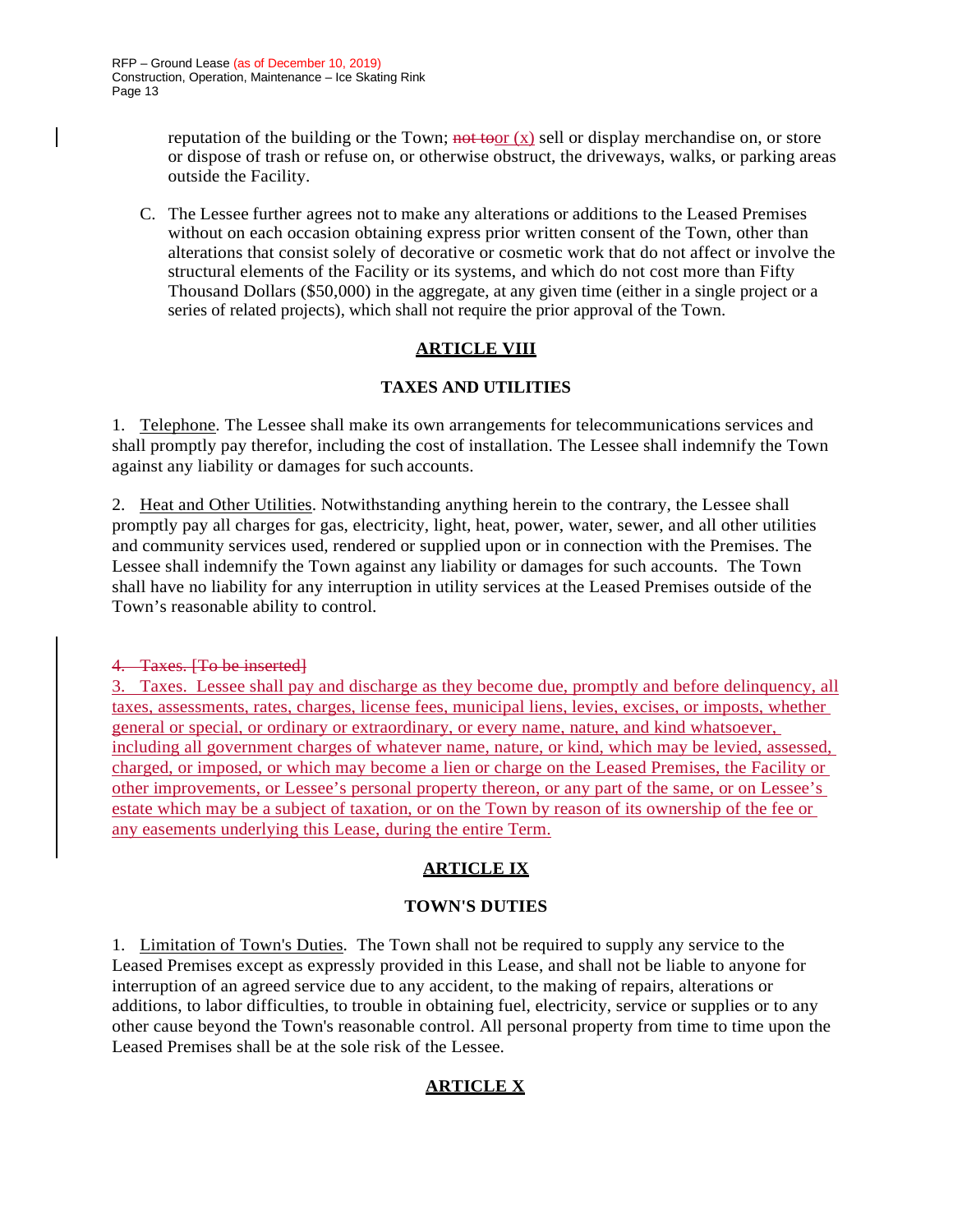## **DAMAGE AND DESTRUCTION**

1. In case the Leased Premises or any part thereof shall be damaged or destroyed by fire, or ordered to be demolished by the action of any public authority in consequence of a fire,or damaged by other casualty, this Lease shall, unless it is terminated as provided below in this Section, remain in full force and effect and Lessee shall, subject to receipt of sufficient insurance proceeds, proceed with all reasonable dispatch, repair or rebuild the Leased Premises so as to restore them to the condition they were in immediately prior to such damage or destruction. Lessee:

- a. shall not be responsible for any delay which may result from governmental regulations, inability to obtain labor or any other materials, force majeure, the collection of insurance proceeds, or any other cause beyond Lessee's reasonable control, and
- b. shall not be required to expend in such repair or rebuilding more than the proceeds of insurance, if any, recovered or recoverable with respect to the damage or destruction.

The Lessee shall at its expense, proceed with all reasonable dispatch to repair or replace such of its furniture, furnishings and floor coverings.

2. In the event the Premises and/or the buildings in which the Leased Premises are situated are destroyed (in whole or substantial part) by fire or other casualty, the Town may terminate this Lease at its sole election by notice in writing to the Lessee given as hereinafter provided within seventyfive (75) days after such destruction or damage.

### **ARTICLE XI**

#### **DEFAULTS BY THE LESSEE AND REMEDIES**

1. Defaults. This Lease is made on the condition that if any failure to pay any Rent or other amounts due to the Town continues for more than ten (10) days after the due date, or if any default by the Lessee continues for more than thirty (30) days after written notice from the Town, (or such other periods as may be provided in this Lease) or if the Lessee makes any assignment for the benefit of creditors, commits any act of bankruptcy or files a petition under any bankruptcy or insolvency law, or if such a petition filed against the Lessee is not dismissed within ninety (90) days, or if the Lessee's interest in this Lease is taken on execution or other process of law in any action against the Lessee, then the Town may immediately or at any time thereafter and without demand or further notice enter and assume operation of the Premises, without prejudice to any other remedies, and thereupon this Lease shall terminate. In the case of such termination by legal proceedings for default, the Town may remove all the Lessee's property from the Premises forcibly if necessary and without being deemed guilty of any manner of trespass and may store them in any public warehouse, all at the expense and risk of the Lessee, and the Lessee shall pay to the Town upon termination as liquidated damages in one (1) lump sum the total of [all monies then in the possession of the Lessee or due and payable to the Lessee under any contract or other Lease executed by the Lessee in the exercise of its duties under this Lease.][**NTD: Pending Select Board input on amount of liquidated damages**[\$50,000.]

3.2. Right to Cure Defaults. Either party The Town may, but shall not be obligated to, cure, at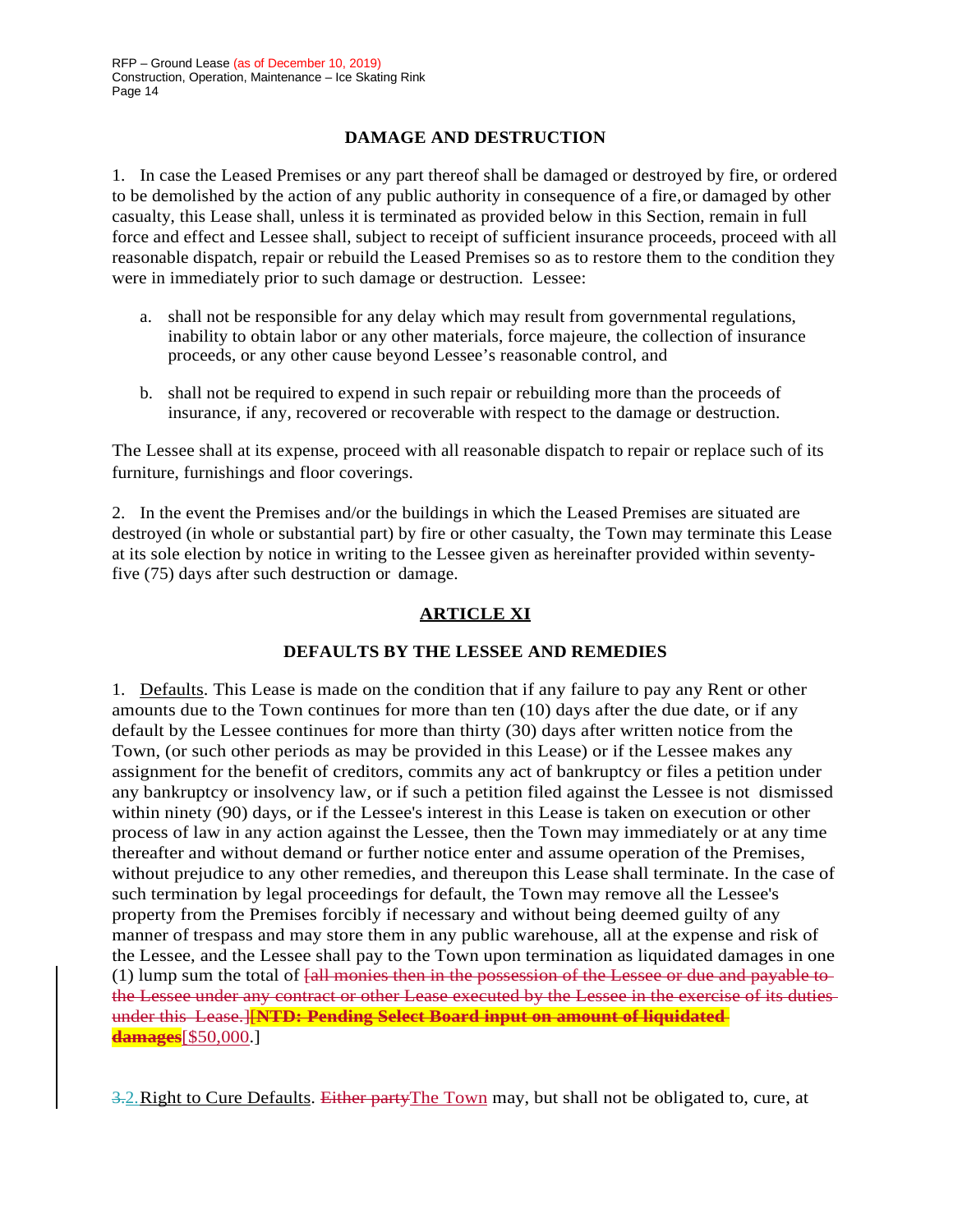any time, without notice, any default by the other party Lessee under this Lease; and whenever either pattythe Town so elects, all reasonable costs and expenses incurred by said pattythe Town in curing a default shall be paid by the other partyLessee on demand.

4.3.Effect of Waiver of Default. No consent or waiver express or implied, by either patty to or of any breach of any covenant, condition or duty of the other shall be construed as a consent or waiver to or of any other breach of the same or any other covenant condition or duty.

5.4.The Lessee agrees to pay on demand the Town's reasonable expenses, including without limitation attorney's fees, incurred in enforcing any obligation of the Lessee under this Lease or incurred on account of any default by the Lessee under this Lease.

# **ARTICLE XII**

## **ASSIGNMENT AND SUBLET**

1. The Lessee shall not assign in whole or in part this Lease or in any way transfer any interest in this Lease without the prior express written approval of the Town in its sole discretion. The Lesseeshall not assign any money due or to become due to the Lessee unless the Town of Belmont shall have received prior written notice of such assignment. No such assignment shall relieve the Lease of its obligations under this Lease. **[NTD: To be expanded**] For the purposes hereof, the term "assign" shall include a reorganization, dissolution, or merger of Lessee, whether by operation of law or otherwise, or the transfer of fifty percent (50%) or more of the ownership interests of Lessee. Any sublease approved by the Town shall be in writing, and shall be made expressly subject to the terms and provisions of this Lease. Lessee shall pay upon demand the Town's actual out-of-pocket costs associated with reviewing or processing any such request to assign or sublet, which may include reasonable attorney's fees. No assignment of this Lease or sublease of the Leased Premises shall relieve Lessee of its obligations hereunder.

2. The Lessee shall not assign any money due or to become due to any party, including without limitation Lessee, other than to an institutional lender to which Lessee has pledged collateral related to the Leased Premises, unless the Town of Belmont shall have received prior written notice of such assignment and approved the same in writing, in its reasonable discretion. No such assignment shall relieve the Lease of its obligations under this Lease.

## **ARTICLE XIII**

# **ENVIRONMENTAL**

## 1. Definitions.

A. "Environmental Laws" means, collectively, any federal, state, or local law, rule or regulation (whether now existing or hereafter enacted or promulgated, as they may be amended from time-to-time) pertaining to environmental regulations, contamination, clean-up or disclosures, and any judicial or administrative interpretation thereof, including any judicial or administrative orders or judgments, including, without limitation, the Comprehensive Environmental Response, Compensation and Liability Act of 1980, 42 U.S.C. §§ 9601 et seq. ("CERCLA"); the Resource Conservation and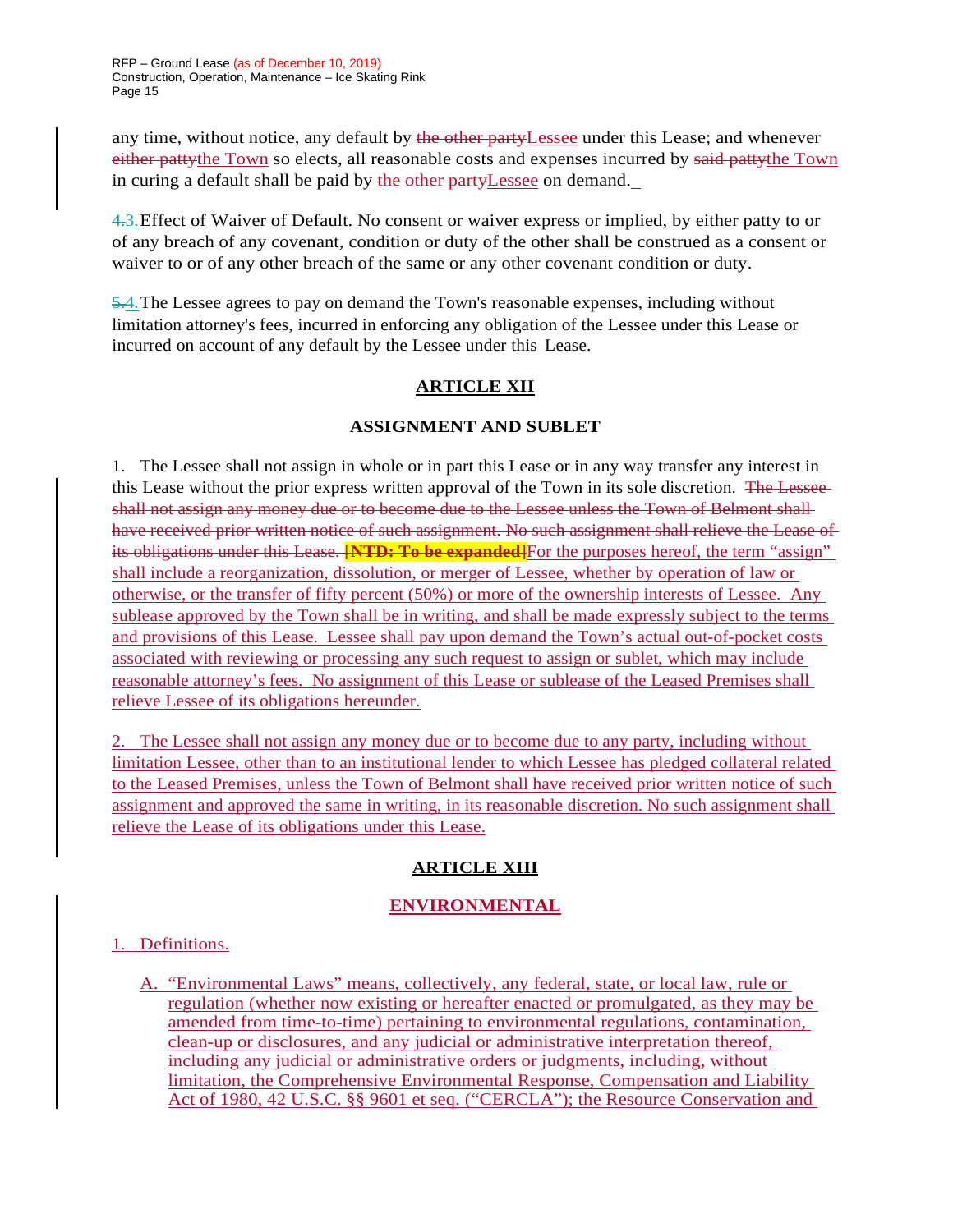Recovery Act, 42 U.S.C. §§ 6901 et seq. ("RCRA"); the Clean Water Act, 33 U.S.C. §§ 1251 et seq.; the Clean Air Act, 42 U.S.C. §§ 7401 et seq.; the Superfund Amendments and Reauthorization Act of 1986, 42 U.S.C. §§ 9601 et seq. ("SARA"); the Toxic Substances Control Act, 15 U.S.C. §§ 2601 et seq. ("TSCA"); the Hazardous Materials Transportation Act, 49 U.S.C. Appx. §§ 1801 et seq.; the Massachusetts Hazardous Waste Management Act, M.G.L. c. 21C §§ 1 et seq.; the Massachusetts Oil and Hazardous Material Release Prevention and Response Act, M.G.L. c. 21E §§ 1 et seq.; the Massachusetts Toxic Use Reduction Act, M.G.L. c. 21I §§ 1 et seq.; the Underground Storage Tank Petroleum Product Cleanup Fund, M.G.L. c. 21J §§ 1 et seq.; or any other applicable federal or state statute or Town or county ordinance regulating the generation, storage, containment or disposal of any Hazardous Material (as defined in Section 12.4 below) or providing for the protection, preservation or enhancement of the natural environment, any rules or regulations promulgated pursuant to any of the foregoing statutes or ordinances, including but not limited to laws relating to groundwater and surface water pollution, air pollution, transportation, storage and disposal of oil and hazardous wastes, substances and materials, storm water drainage, and underground and above ground storage tanks; and any amendments, modifications or supplements of any such statutes, ordinances, rules and regulations.

B. "Hazardous Materials" shall mean, but shall not be limited to, any oil, petroleum product and any hazardous or toxic waste or substance, any substance which because of its quantitative concentration, chemical, radioactive, flammable, explosive, infectious or other characteristics, constitutes or may reasonably be expected to constitute or contribute to a danger or hazard to public health, safety or welfare or to the environment, including without limitation any asbestos (whether or not friable) and any asbestoscontaining materials, lead paint, waste oils, solvents and chlorinated oils, polychlorinated biphenyls (PCBs), toxic metals, explosives, reactive metals and compounds, pesticides, herbicides, radon gas, urea formaldehyde foam insulation and chemical, biological and radioactive wastes, or any other similar materials which are included under or regulated by any Environmental Law.

2. Lessee's Environmental Representations, Warranties, and Covenants. Lessee hereby represents, warrants, and covenants as follows:

- A. Except as may be permitted by and only in accordance with Environmental Laws, Lessee shall not allow any Hazardous Materials to exist or be stored, located, discharged, possessed, managed, processed, or otherwise handled on the Leased Premises and shall strictly comply with all Environmental Laws affecting the Leased Premises. Without limiting the generality of the foregoing, Lessee is not, and will not become, involved in operations at the Leased Premises involving Hazardous Materials, except as expressly permitted by Applicable Laws.
- B. No activity shall be undertaken on the Leased Premises by Lessee which would cause (i) the Leased Premises to be considered a hazardous waste treatment, storage or disposal facility as defined under any Environmental Laws; (ii) a release or threatened release of Hazardous Materials into any watercourse, surface or subsurface water or wet premises, or the discharge into the atmosphere of any Hazardous Materials in each case requiring a permit under any Environmental Laws and for which no such permit has been issued.
- C. Lessee shall, with all due diligence, at its own cost and expense and in accordance with Environmental Laws (and in all events in a manner reasonably satisfactory to the Town),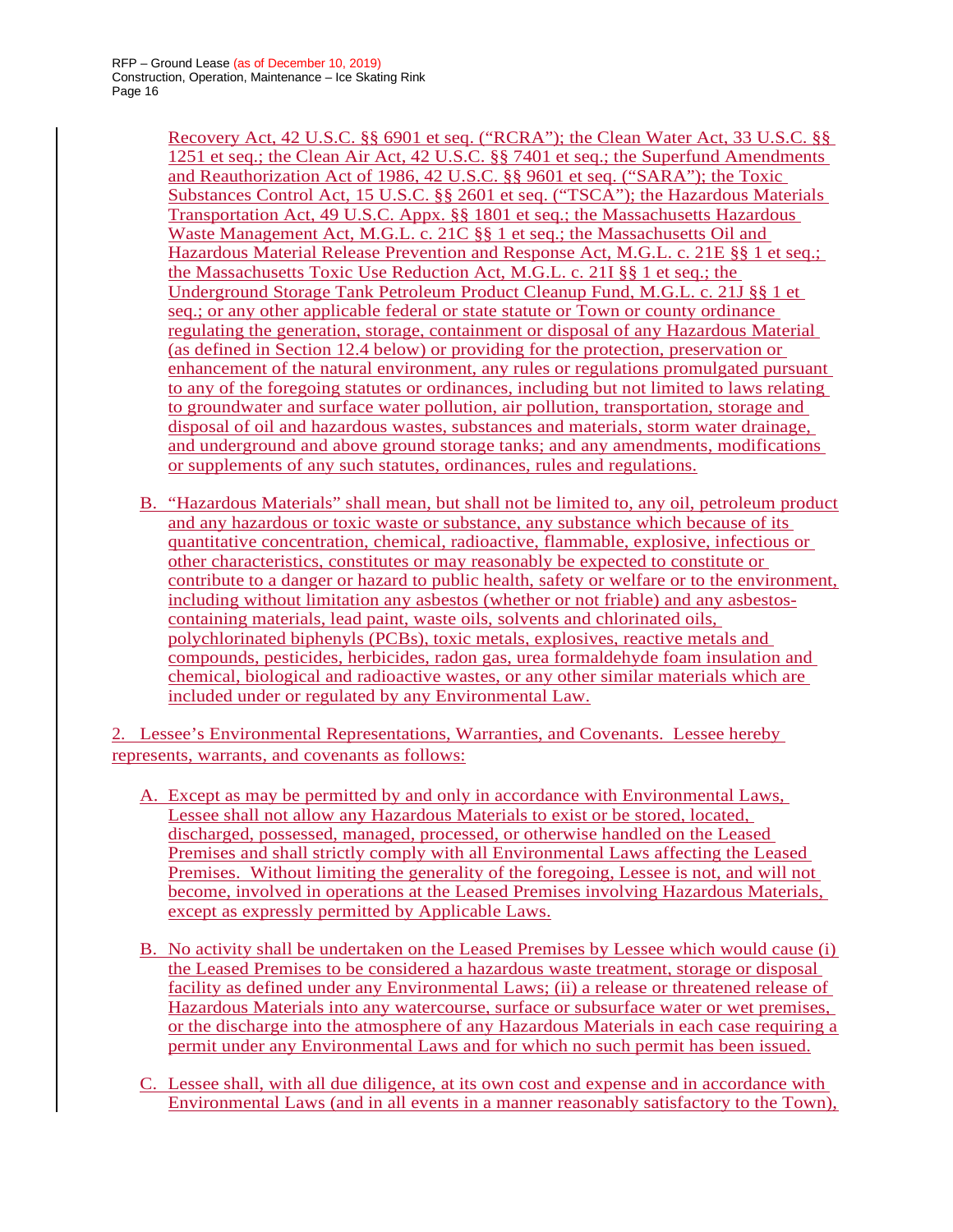take all actions (to the extent and at the time or from time-to-time) as shall be necessary or appropriate for the remediation of all releases of Hazardous Materials at or from the Leased Premises including all removal, containment and remedial actions. Lessee shall pay or cause to be paid at no expense to the Town all clean-up, administrative, and enforcement costs of applicable government agencies or the parties protected by such Environmental Laws, which may be asserted against the Leased Premises.

3. Town's Environmental Representations, Warranties, and Covenants. The Town hereby represents, warrants and covenants as follows:

- A. The Town, to the best of its knowledge, has not received notice of any private or governmental lien or judicial or administrative notice, order or action relating to Hazardous Materials or environmental liabilities or violations with respect to the Leased Premises.
- B. No activity shall be undertaken on the Leased Premises by the Town which would cause (i) the Leased Premises to be considered a hazardous waste treatment, storage or disposal facility as defined under any Environmental Laws; (ii) a release or threatened release of Hazardous Materials into any watercourse, surface or subsurface water or wet premises, or the discharge into the atmosphere of any Hazardous Materials in each case requiring a permit under any Environmental Laws and for which no such permit has been issued.

4. Indemnity. Lessee hereby presently, unconditionally, irrevocably and absolutely agrees to pay, indemnify, defend with counsel acceptable to the Town and save harmless the Town, their employees, contractors, agents, servants, or licensees (the "Town Parties") for, from and against any and all claims, damages, losses, penalties, costs, expenses and fees (including, without limitation attorneys' and experts' fees and expenses, clean-up costs, waste disposal costs and those costs, expenses, penalties and fines within the meaning of CERCLA), of any kind or nature whatsoever which may at any time be imposed upon, incurred by or asserted or awarded against any of the Town Parties and arising from any violation or alleged violation of Environmental Laws, environmental problem or other environmental matter described herein, relating to the Leased Premises, or as a consequence of any of Lessee's or the Town's interest in or operation of the Leased Premises or the Facility, including, without limitation, matters arising out of any breach of Lessee's covenants, representations and warranties. Lessee does further agree and covenant that except as otherwise set forth in this Lease, none of the Town Parties shall assume any liability or obligation for loss, damage, fines, penalties, claims or duty to clean up or dispose of Hazardous Materials, or other wastes or materials on or relating to the Leased Premises regardless of any inspections or other actions made or taken by the Town on such property or as a result of any re-entry by the Town onto the Leased Premises or otherwise. All warranties, representations and obligations set forth herein shall be deemed to be continuing and shall survive the expiration or earlier termination of this Lease. In addition, the covenants and indemnities of Lessee contained herein shall survive any exercise of any remedy by the Town under the Lease. Lessee agrees that the indemnification granted herein may be enforced by any of the Town Parties; provided, however, that nothing contained herein shall prevent the Town from exercising any other rights under the Lease.

# **ARTICLE XIV**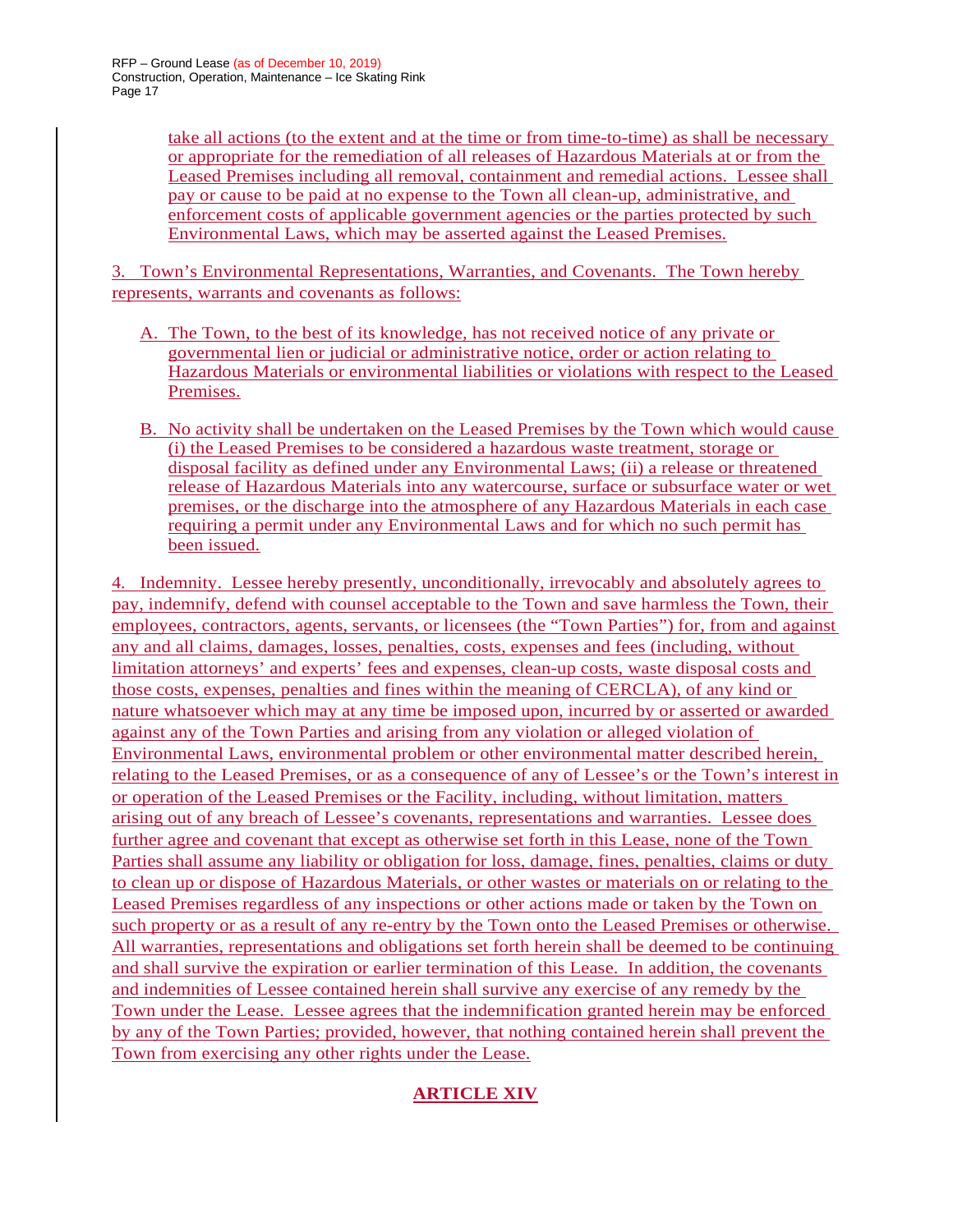## **WARRANTIES AND REPRESENTATIONS**

1. Lessee warrants and represents, to the best of its knowledge, the following facts and conditions are true as of the date of this Lease and shall remain true during the Term:

- A. Lessee is a duly organized, lawfully existing  $\begin{bmatrix} \cdot & \cdot & \cdot \\ \cdot & \cdot & \cdot \\ \cdot & \cdot & \cdot \end{bmatrix}$  in good standing under the laws of the Commonwealth of Massachusetts. Lessee has full power and authority to enter into and perform its obligations under this Lease and carry out the transactions contemplated hereby. This Lease is, and all documents to be executed by Lessee in connection with this Lease, shall be, duly authorized, executed, and delivered by Lessee, shall be legal, valid, and binding obligations of Lessee, enforceable in accordance with their respective terms, will not violate any provision of any contract, judicial order, or any other thing to which Lessee is subject or bound, and all necessary consents and approvals of third parties to such instruments will have been obtained.
- B. There is no existing, pending or threatened litigation, suit, action, or proceeding before any court or administrative agency affecting Lessee that would materially adversely affect Lessee's ability to perform its obligations under this Lease.
- C. Lessee is not a "foreign person" within the meaning of United States Internal Revenue Code  $$1445(f)(3)$ .
- D. Lessee is not a person or entity with whom U.S. persons or entities are restricted from doing business under regulations of OFAC (including those named on OFAC's Specially Designated and Blocked Persons List) or under any statute, executive order (including the September 24, 2001, Executive Order Blocking Property and Prohibiting Transactions with Persons Who Commit, Threaten to Commit, or Support Terrorism) or other similar governmental action.
- E. Lessee has had no dealings or negotiations with any broker or agent in connection with this Lease, and shall pay and hold the Town harmless and indemnified from and against any and all costs, expenses, or liability for any compensation, commissions, and charges claimed by any broker or agent resulting from any such dealings.

# **ARTICLE XV**

## **MISCELLANEOUS PROVISIONS**

2. Energy Conservation. The Lessee agrees to enforce all energy conservation measures which the Town or Town and the Lessee may agree to and to construct the skating rink Facility to the highest energy conservation standards.

3. Notices. Any notice to the Town or to Lessee shall be given in writing and shall be deemed duly served if hand-delivered or if mailed, postage prepaid, by registered mail or certified mail, return receipt requested, addressed, if to the Town, to the Belmont School Committee, School Administration Building,  $644$  Pleasant Street, Belmont, MA 02478, with  $a$  copy to Georgecopies to (i) Town Administrator, Town Hall, 455 Concord Avenue, 1<sup>st</sup> Floor, Belmont, MA 02478, and (ii) George A. Hall, Jr., Anderson & Kreiger, LLP, 50 Milk Street, 21st Floor, Boston, MA 02109, and if to Lessee, to the Leased Premises, or to such other place as either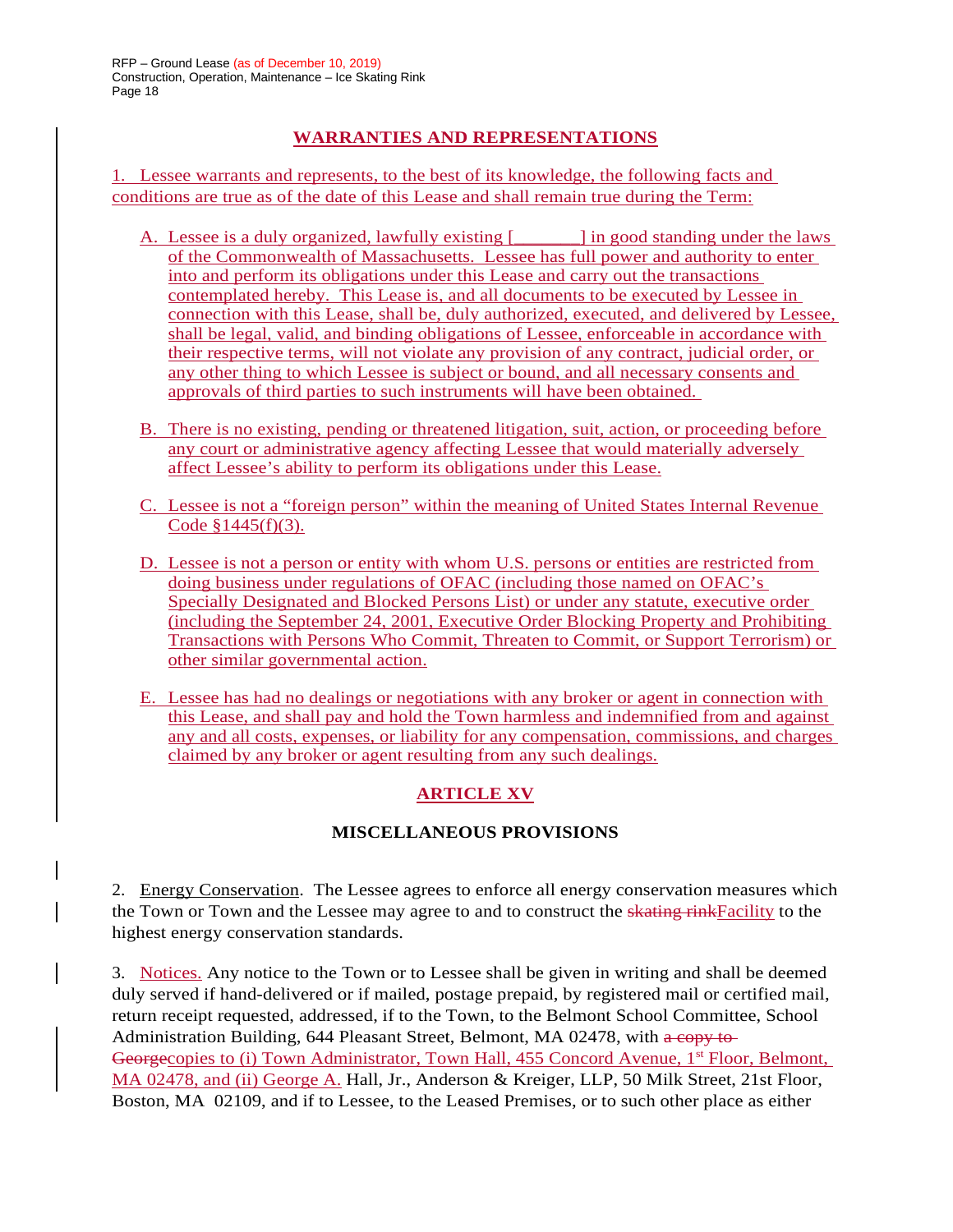party may designate by written notice to the other party.

4. Town's Liability. Anything contained in this Lease to the contrary notwithstanding, but without limitation of the Town's equitable rights and remedies, the Town's liability under this Lease shall be enforceable only out of the Town's interest in the Leased Premises, and there shall be no other recourse against, or right to seek a deficiency judgment against, the Town, not shall there be any personal liability on the part of the Town or any Town Parties, with respect to any obligations to be performed hereunder. In no event shall the Town be liable to Lessee for any indirect, special, or consequential or punitive damages or loss of profits or business income arising out of or in connection with this Lease.

5. Authority. Except as otherwise provided in this Lease, the Town shall be authorized to act pursuant to the terms and provisions of this Lease: (i) until the Substantial Completion Date, upon majority vote of the Town of Belmont Select Board, and (ii) from and after the Substantial Completion Date, upon majority vote of the Town of Belmont School Committee. All such actions shall be subject to all municipal approvals, if and to the extent so required.

Time is of the Essence. Time shall be of the essence hereof.

7. Force Majeure. Whenever a period of time is herein prescribed for the taking of any action by the Town or Lessee, as the case may be, the Town or Lessee shall not be liable or responsible for, and there shall be excluded from the computation of such period of time, any delays due to strikes, lockouts, riots, acts of God, shortages of labor or materials, war, civil commotion, fire or other casualty, or catastrophic weather conditions (any of the foregoing being referred to as "Force Majeure"). Force Majeure shall not be deemed to have occurred until the party claiming the benefit or excuse of Force Majeure provides written notice to the other party of the event of Force Majeure. In no event shall any party's financial condition or inability to fund or obtain financing constitute Force Majeure with respect to such party.

4.8.Compliance with Laws. The Lessee shall comply with all provisions of Federal, Massachusetts and Town of Belmont laws applicable to his work including without limitation statutes, by-laws, rules, regulations, orders and directives, as amended, and including, without limitation, the Williams-Steiger Occupational Safety and Health Act, as amended, and related regulations, as amended, in effect throughout the term of this Lease and any extension or renewal thereof. Without limitation, the Lessee shall comply with the provisions of Chapter 149, Sections 26 to 27D of the Massachusetts General Laws, as amended, the so-called Prevailing Wage Law, and the applicable minimum wage rates as determined by the Massachusetts Commissioner of Labor and Industries. This Lease shall be considered to include in their entirety all terms respecting workers' compensation insurance and other terms required to be included in it by Chapter 152 of the Massachusetts General Laws, as amended, and any other laws, as though such terms were set forth in their entirety herein.

5.9.Nondiscrimination. The Lessee shall not discriminate against or exclude any person from participation herein on grounds of race, color, religious creed, national origin, sex, sexual orientation, which shall not include persons whose sexual orientation involves minor children as the sex object, gender identity, age, genetic information, ancestry, children, marital status, veteran status or membership in the armed services, the receiving of public assistance, and handicap. The previous sentence shall include, but not be limited to, the following: advertising, recruitment; hiring; rates of pay or other forms of compensation; terms; conditions or privileges of employment; employment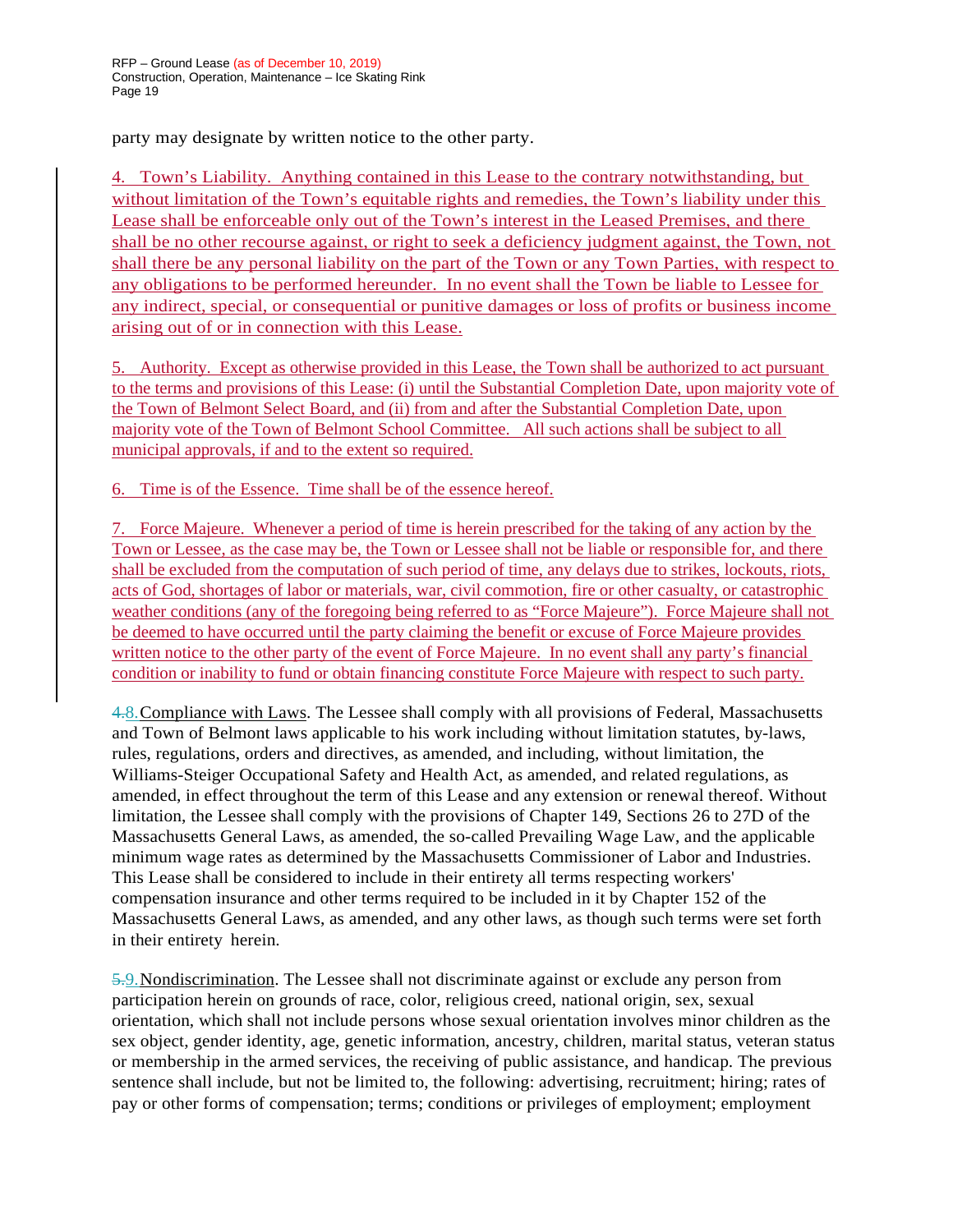upgrading; transfer; demotion; layoff; and termination. The Lessee shall take affirmative actions to insure that applicants are employed, and that employees are treated during their employment, without regard to race, color, religious creed, national origin, sex, sexual orientation, which shall not include persons whose sexual orientation involves minor children as the sex object, age, genetic information, ancestry, children, marital status, veteran status or membership in the aimed services, the receiving of public assistance, and handicap.

6.10. Choice of Law. This Lease shall be governed by and interpreted according to the laws of the Commonwealth of Massachusetts. Any action at law or suit in equity instituted by the Lessee as a result of the performance, non-performance or alleged breach of this Lease shall be filed in the Superior Court of the Commonwealth of Massachusetts for Middlesex County, MA, and in no other court or jurisdiction.

7.11. Other Agreements. There are no oral or written agreements between the Town and the Lessee affecting this Lease.

8.12. Table of Contents. The Table of Contents, the titles of the several articles and sections contained herein are for convenience only and shall not be considered in construing this Lease.

9.13. Meaning of Terms. Unless repugnant to the context, the words "Town" and "the Lessee" appearing in this Lease shall be construed to mean those named above, their respective heirs, executors, administrators, successors and assigns, and those claiming through or under them, respectively. Whenever the singular is used and when required by the context it shall include the plural and the neuter gender shall include the masculine and feminine.

10.14. Relationship of Parties. The Town shall not be deemed, in any way or for any purpose, to have become, by the execution of this Lease for any action taken thereunder, a partner of the Lessee in its business or otherwise or a joint venturer or a member of any joint enterprise with the Lessee.

11.15. Joint and Several Obligations. If there be more than one (1) Lessee, the obligations imposed by this Lease upon the Lessee shall be joint and several.

12.16. Amendment. This Lease may be amended only by instrument in writing executed by the Town and the Lessee.

13.17. Binding Effect. The provisions of this Lease shall be binding upon and shall inure to the benefit of the heirs, assigns and successors in interest of the parties.

14.18. Confidentiality. The Lessee shall maintain the confidentiality of information designated by the Town as confidential, unless withholding such information would violate the law or create a risk of significant harm to the public, or unless the Lessee has been required to release such information by final judgment or order of a court of competent jurisdiction, or unless the Town has expressly waived such confidentiality in advance in writing.

15.19. Invalidity/Severability. If any provision, or portion thereof, of this Lease shall be adjudged to be invalid or unenforceable by final judgment or order of a court of competent jurisdiction the remaining provisions shall continue in effect to the extent permitted by law.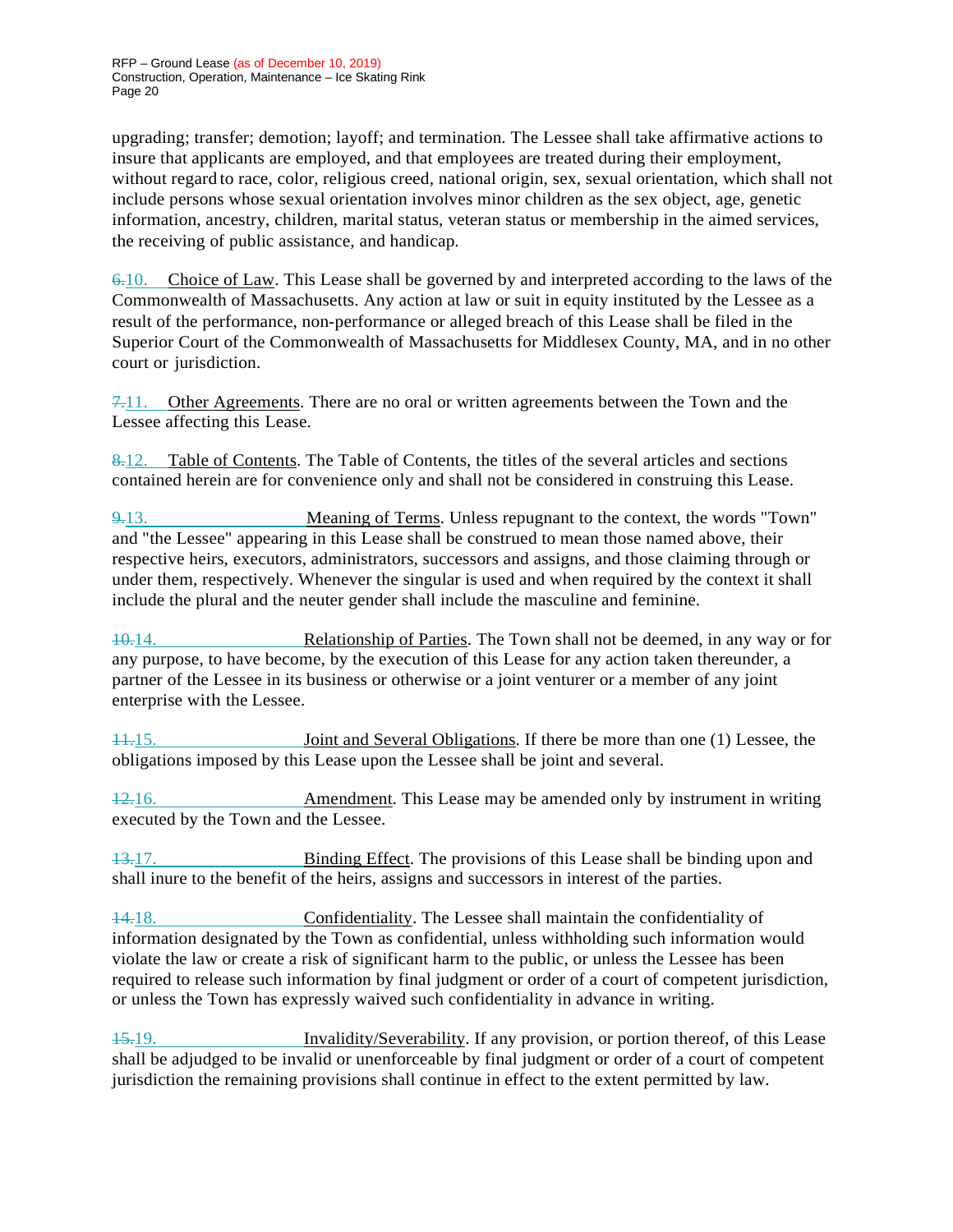RFP – Ground Lease (as of December 10, 2019) Construction, Operation, Maintenance – Ice Skating Rink Page 21

16.20. Media Relations. The Lessee shall not represent or purport to represent that it speaks for the Town vis-a-vis the media or the public at-large without the Town's express, written consent in advance.

17.21. No Boycott. The Lessee shall not participate in or cooperate with an international boycott, as defined in Section 999 (b)(3) and (4) of the Internal Revenue Code, as amended, or engage in conduct declared to be unlawful by Section 2 of Chapter 15IE of the Massachusetts General Laws.

18.22. No Waiver. The failure of either party to insist upon the strict performance of any provision of the Lease shall not constitute a waiver of compliance with the remaining provisions of this Lease.

19.23. No Warranties. The Lessee hereby acknowledges that it has not been influenced to enter into this Lease, nor has the Lessee relied upon any warranties or representations not set forth in this Lease, including the Request for Proposals.

20.24. Non Collusion. By entering into this Lease the Lessee certifies under penalties of perjury that itsLessee's Proposal was made and submitted in good faith and without collusion or fraud with any person. As used in this certification, the word "person" shall mean any natural person, business, partnership, corporation, union, committee, club, or other organization, entity, or group of individuals.

21.25. Tax Compliance and Other Statutory Certifications.

- A. By entering into this Lease, the Lessee hereby certifies, pursuant to M.G.L.c.62C, §49A, that it is in compliance with all laws of the Commonwealth of Massachusetts pertaining to taxes, to the reporting of employees and contractors, and to the withholding and remitting of child support.
- B. By entering into this Lease, the Lessee acknowledges that the Massachusetts Conflict of interest Law, Chapter 268A of the Massachusetts General Laws, applies to the Lessee with respect to its performance under this Lease. The Lessee and its officers, employees, agents, contractors, subcontractors and affiliated agencies shall not participate in any activity which constitutes a violation of the Massachusetts Conflict of Interest Law or which creates an appearance of a violation of the Massachusetts Conflict of Interest Law.
- C. By entering into this Lease, the Lessee hereby certifies that, pursuant to M.G.L. c.7, §40J, it shall make any required disclosure of beneficial interest in real property.
- D. To the extent that any of the foregoing sections required by Massachusetts **law are inconsistent with other, non-statutory sections in this Lease, any statutorily-mandated provisions contained herein shall control.**

*[Signature Page Follows]*